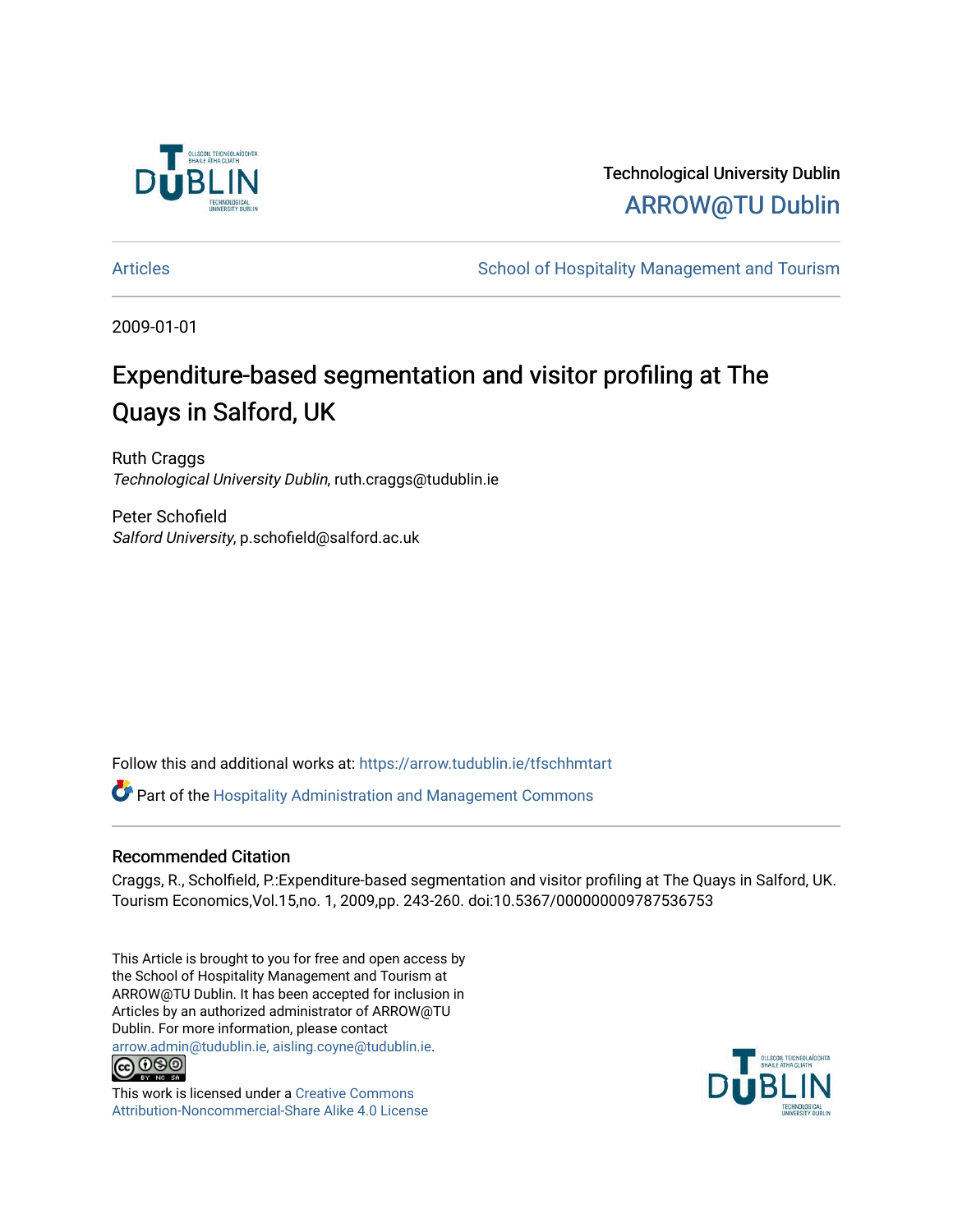# **Expenditure-based segmentation and visitor profiling at The Quays in Salford, UK**

RUTH CRAGGS

*School of Hospitality Management and Tourism, Faculty of Tourism and Food, Dublin Institute of Technology, Cathal Brugha Street, Dublin 1, Ireland. E-mail: ruth.craggs@dit.ie.*

#### PETER SCHOFIELD

*MaMS Research Institute, Salford Business School, Maxwell Building, University of Salford, Greater Manchester M5 4WT, UK. E-mail: p.schofield@salford.ac.uk.*

There is a substantial body of literature relating to tourism's economic impact at the macro level, but less is known about tourist expenditure at a micro scale. This paper reports findings from a survey of day-visitor expenditure by category at The Quays in Salford, UK. Expenditure is influenced strongly by the visitor's age, frequency of visitation and visit motivation. Heavy, medium and light expenditure segments and associated profiles are identified. 'Heavy spenders' are more likely to be female, in a family group and have shopping as the main motivation for the visit. The implications of the findings are discussed.

*Keywords*: visitor expenditure; market segmentation; visitor profiling; Salford Quays

Tourism has long been viewed as a tool for economic development due to its ability to generate substantial economic benefits to host regions and communities. This is evident principally in former industrial regions and their waterfront areas where the forces of globalization have diminished manufacturing industries in favour of progression in the service sector. Policy for regenerating these areas has been concerned with a range of measures affecting the economy, but tourism has been accorded an increasingly important role. However, while a considerable amount is known about the general value of tourism at the macro level (*inter alia* Wanhill, 1994; Vaughan *et al*, 2000) and much research has been undertaken by consultants for clients at both destination and sub-destination levels, there is a lack of published research relating to visitor expenditure at the micro level (Parlett *et al*, 1995; Downward and Lumsdon, 2003). The academic studies which have examined visitor expenditure at the micro level (*inter alia* Gyte and Phelps, 1989; Godbey and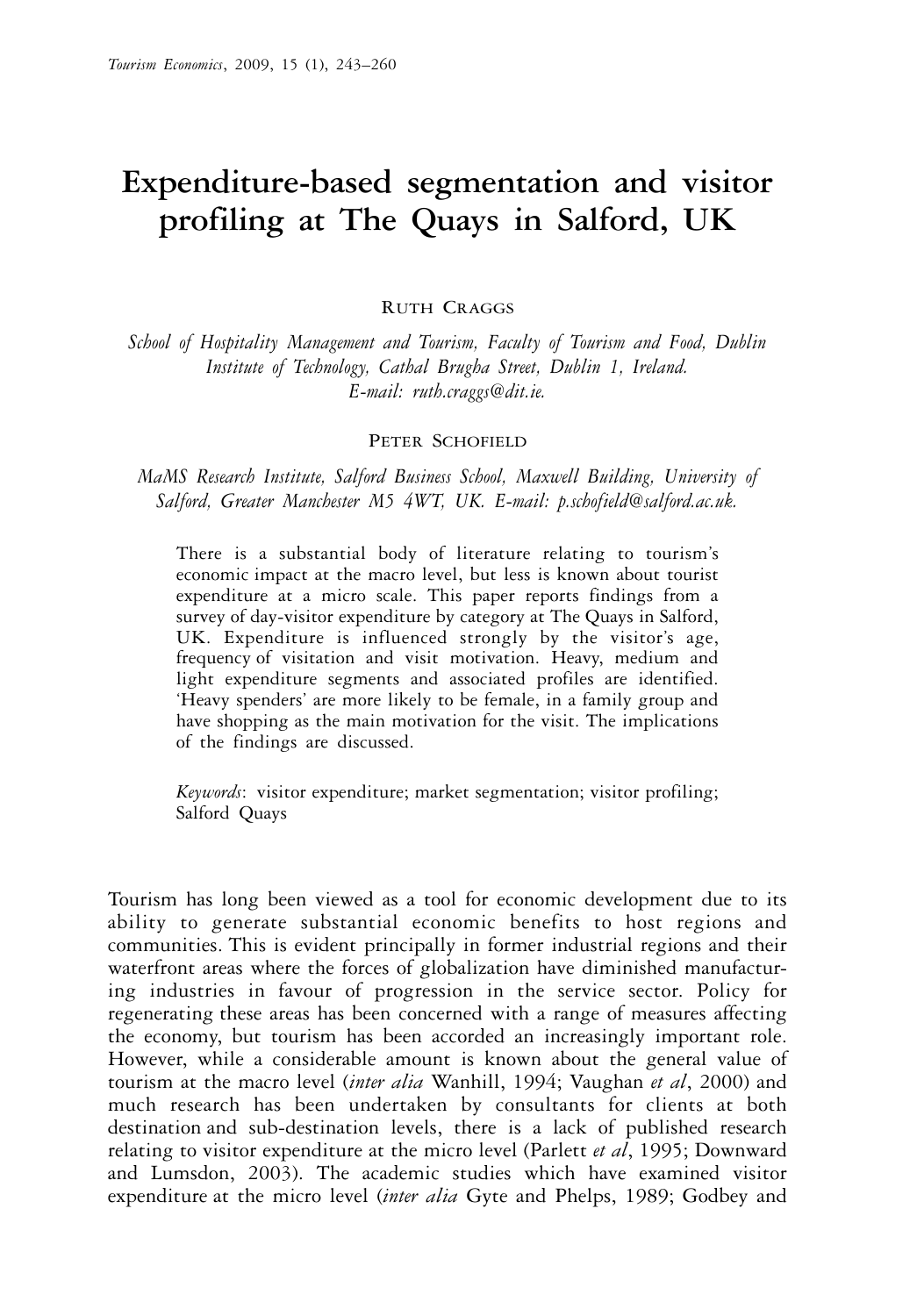Graefe, 1991; Spotts and Mahoney, 1991; Oppermann, 1997; Legoherel, 1998; McHone and Rungeling, 1999; Agarnal and Yochum, 2000; Downward and Lumsdon, 2000, 2003; Mok and Iverson, 2000; Jang *et al*, 2004; Lehto *et al*, 2004; Petrick, 2005; Suh and McAvoy, 2005) are wide ranging with respect to the types of product market under investigation, and there is a gap in the literature regarding visitor expenditure at regenerated waterfront destinations. This study therefore takes up the metaphorical gauntlet thrown down by Sheldon (1990) to examine spending patterns at the micro level, with a specific focus on The Quays in Salford, Manchester's regenerated dockland area.

Greater Manchester's tourism industry has burgeoned in recent years, to the extent that it has eclipsed the area's traditional industries. As part of this development, The Quays area of Salford has been positioned as its flagship tourism product using a formula based on a broad mix of commercial, residential and tourism elements. As yet, its economic impacts have escaped quantification. Consequently, research questions relating to visitor expenditure, the measurement of economic benefits and the opportunity cost of redevelopment with respect to spin-off for the local community have not been addressed. Given the local nature of the study and the size of The Quays' economy, macroeconomic techniques such as input–output analysis and the use of economic multipliers were unsuitable because, as has been found elsewhere, appropriate data for multiplier calculations were not available (Walpole and Goodwin, 2000). The Quays' visitor, employee and resident expenditure was therefore measured in an attempt to quantify local economic impacts. The paper reports the findings from a questionnaire survey of day-visitor expenditure at The Quays in Salford as part of a larger study of the destination concerned with user perceptions, behaviour and experience. It focuses on expenditure patterns of heavy, medium and light expenditure segments by local category/tourism product component and examines the significance of a range of socio-economic and behavioural variables.

# **Literature review**

Previous research has found that a wide range of variables has influenced visitor expenditure. For example, Gyte and Phelps's (1989) study found higher expenditure among repeat visitors than first-timers, while most subsequent studies found a negative relationship between expenditure and frequency of attendance or visitation. Godbey and Graefe (1991) assessed the impact of the frequency of attendance at football games at Pennsylvania State University on visitor expenditure and found a strong negative relationship between per games expenditure and repeat visitation; tourists attending one game spent three times as much on items as those attending all or most of the games. Similarly, Oppermann's (1997) study of travel expenditure of repeat and first-time visitors to New Zealand found repeat visitors had lower travel expenditure per day compared to first-time visitors. Lehto *et al* (2004) found that prior experience of a destination resulted in reduced expenditure because of visitors' increased knowledge of a place, and Jang *et al* (2004) also found the frequency of visitation to be an influencing factor in explaining visitor expenditure. Firsttime visitors spent more than repeat visitors because the latter were better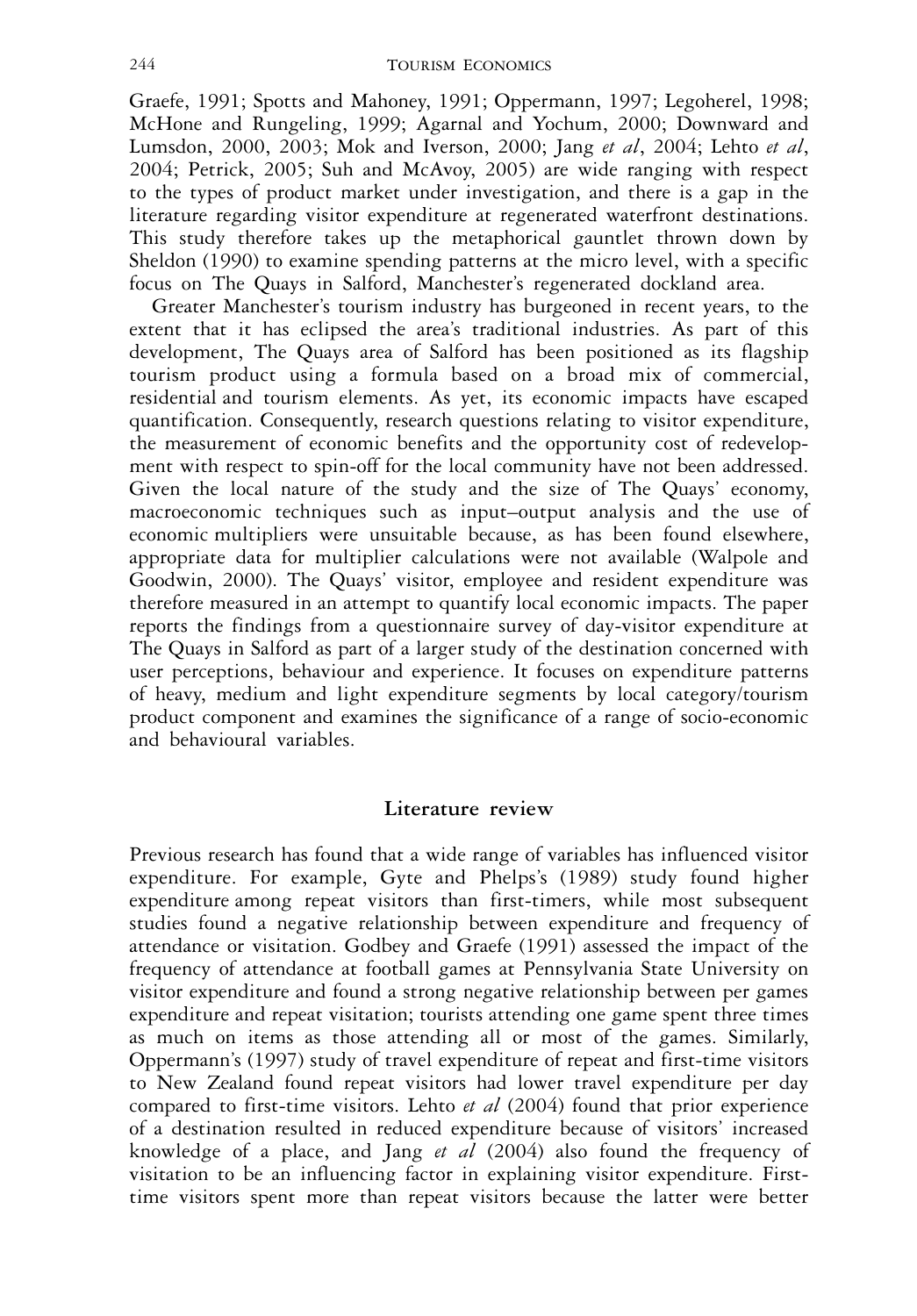acquainted with the destination and therefore more able to budget their travel expenses; visitors with companions also spent more than those who were visiting alone.

Not surprisingly, visitor income has been found to be a significant variable in determining consumer expenditure. Davies and Morgan (1996) analysed the UK Family Expenditure Survey to investigate the effect of income on hotel and holiday expenditure. Their research confirmed expenditure to be income elastic. Elasticity varied considerably between different income groups, being high for low income groups and low but elastic for high income groups. Agarnal and Yochum's (2000) study of overnight visitors to Virginia Beach, USA, also found expenditure to be associated positively with income, as was length of stay, party size, number of children and age of the group leader. Downward and Lumsdon's (2003) study of visitor expenditure in Herefordshire, England, also found income to be a significant influence on expenditure, as was group size. By comparison, Downward and Lumsdon's (2000) study of the determinants of visitor expenditure at Cheddar, England, found that rather than the size of groups, group composition together with duration of stay were influential variables.

Suh and McAvoy (2005) examined preferences and expenditures of European, North American and Japanese travellers to South Korea and found that, regardless of origin, business travellers spent more than pleasure travellers in total trip expenditure. McHone and Rungeling (1999) also found significant differences in expenditure based on the purpose of the trip. Casual leisure visitors and those who attended a cultural exhibition in Orlando were differentiated significantly on the basis of expenditure patterns and demographic characteristics; cultural exhibition attendees had higher incomes, were older and had higher expenditure on food and shopping compared to casual leisure visitors.

Various studies have segmented the tourist market into different expenditure groups and established the characteristics of each group (Pizam and Reichel, 1979; Woodside *et al*, 1987; Spotts and Mahoney, 1991; Legoherel, 1998; Mok and Iverson, 2000; Petrick, 2005). Mok and Iverson (2000) used travel expenditure as a segmentation variable in their study of Taiwanese travellers to Guam. They divided their sample into three categories of spenders: light, medium and heavy, based on their total expenditure in Guam. No significant differences between the expenditure segments were found on the basis of income, marital status, gender and occupation. However, heavy spenders were distinguishable from other segments by length of stay, party size, trip purpose and travel mode, and were significantly younger (95% were under 50 years old). Using a oneway analysis of variance (ANOVA), they identified significant differences between the three segments in all local expenditure categories except for transportation and entertainment. All three expenditure segments spent significantly more on shopping than on any other expenditure category, and heavy spenders had greater expenditure in all categories.

In a study of Michigan's Peninsula, Spotts and Mahoney (1991) found heavy spenders were distinguishable from other segments on the basis of their larger party sizes, longer breaks, greater involvement with recreation and higher propensity to use information disseminated by the region's travel industry. Using cluster analysis, Petrick (2005) segmented cruise ship passengers into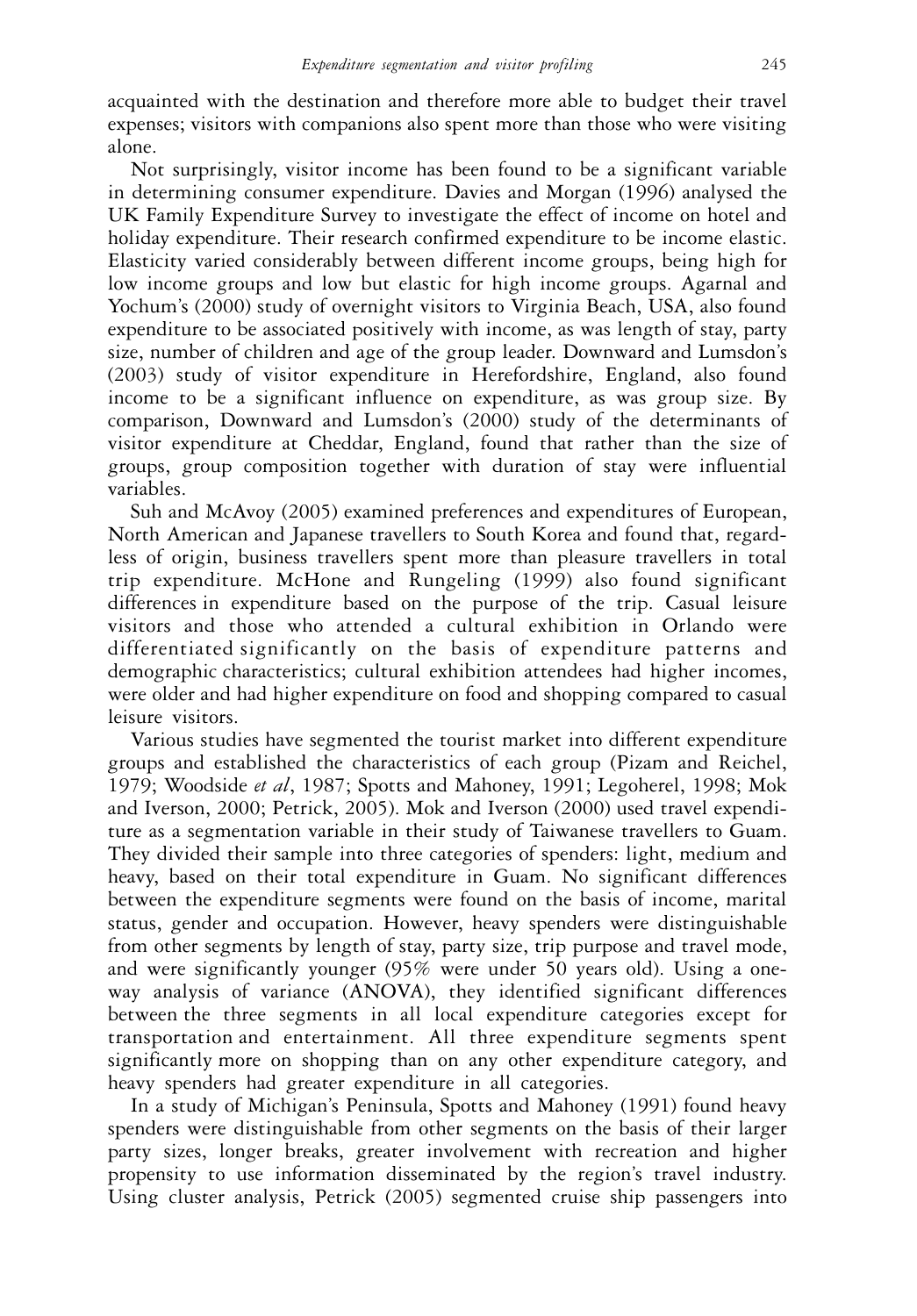three categories based on their price sensitivity ('low sensitives', 'moderate sensitives' and 'high sensitives'). Passengers who were less price sensitive had higher household incomes and spent more money per day on their cruise than passengers who were more price sensitive. He also found 'moderate sensitives' and 'high sensitives' to be more satisfied overall.

#### **Methodology**

A mixed-method approach was employed for the primary research. This consisted of preliminary qualitative research, including interviews and content analysis of promotional material, to underpin the design of the instrument for the questionnaire survey.

#### *Instrumentation*

The questionnaire was designed to measure visitor perceptions of The Quays, their behaviour and expenditure both overall and by local category/tourism product component, together with relevant sociodemographic data. The main section of the questionnaire consisted of 30 attitude statements about The Quays presented to day-trip visitors in the form of a 'performance-only' construct, on balanced 5-point Likert-type scales anchored at 'Disagree Strongly' (1) to 'Agree Strongly' (5), with each intervening option labelled and numbered appropriately. Subjects were asked to indicate their level of agreement with the statements. Visitors' overall satisfaction and intention both to recommend The Quays and to return to the destination were also measured on 5-point scales.

# *Sampling design*

After an initial pilot study in July 2004 which resulted in minor amendments, an on-site self-administered questionnaire was distributed around The Quays' attractions, bars, restaurants and distributional outlets between August and December 2004. Additionally, an intercept survey was conducted throughout August and September 2004. Given that The Quays has numerous entry and exit points, expenditure data were not collected when visitors were arriving or leaving the destination. Instead, respondents were asked to recall expenditure already made and provide estimates of expected expenditure for the remainder of their trip. While the unreliability of subject recall and estimation of expenditure has been highlighted by previous research (Pearce, 1988; Faulkner and Raybould, 1995), due to the short duration of the visit, it was predicted that visitors would recall expenditure accurately and, albeit to a lesser extent, be able to estimate their expenditure on the rest of their visit to The Quays. Alternative methods of measuring visitor expenditure, such as using visitor expenditure diaries, were considered to be impractical (Frechtling, 1974; Breen *et al*, 2001).

Krejcie and Morgan's (1970) formula, as recommended by Jennings (2001), was used to calculate a viable sample for the survey:

 $s = \chi^2 NP \ (1 - P) \div d^2 \ (N - 1) \ + \ \chi^2 P \ (1 - P)$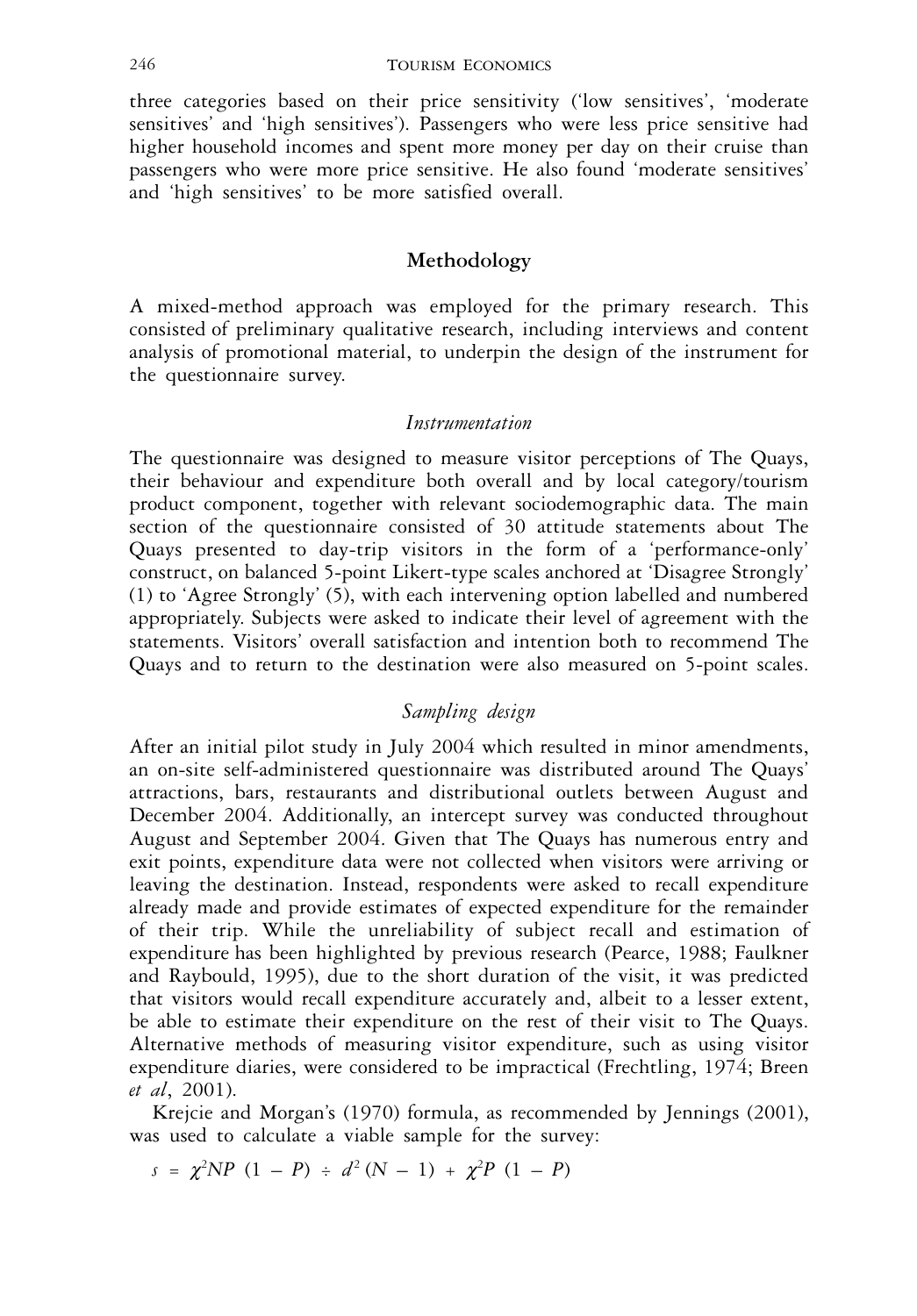where:

- *s* = required sample size;
- $\chi^2$  = the table value of chi-square for one degree of freedom at the desired confidence level (3.841);
- $N =$  the population size;
- $P =$  the population proportion (assumed to be 0.5, since this would provide the maximum sample size);
- $d =$  the degree of accuracy expressed as a proportion  $(0.05)$ .

It was estimated that approximately two million people visited The Quays in 2003 (Salford City Council, 2004) and no further breakdown of this figure was available on any aspect of the visitor profile. A minimum sample of 387 subjects was therefore required. DeVaus (2002) and Veal (2006) also suggest a sample size of 387 for a population of two million, with a 5% margin of error. A total of 392 useable questionnaires were obtained from a convenience sample. A nonprobability sample was taken because of the constraints imposed by the destination's numerous entry and exit points (Finn *et al*, 2000), the dispersal of the population around the destination's attractions and amenities and the restricted opportunities for interception. However, the sample was considered to be representative of typical visitors to The Quays because the target population was sampled at nine different locations throughout the destination in an attempt to capture any variability.

# *Data analysis*

The data were analysed using SPSS Version 12.0. A range of tests was employed to examine the influence of variables on visitor expenditure. An expenditurebased segmentation technique was employed which divided respondents into four expenditure segments based on their total *actual* expenditure in The Quays area (after Mok and Iverson, 2000). Chi-square, *t*-tests and one-way ANOVA were performed to test for significant associations and differences between expenditure segments and categories on the basis of a range of sociodemographic and visit-specific variables. Heavy, medium and light expenditure profiles were then developed.

# **Results and discussion**

Visitors were asked to state their *actual* expenditure at The Quays in each category on the day of the survey up to the time at which they were intercepted and asked to complete a questionnaire. Given the relatively short time that subjects had been at The Quays prior to taking part in the survey, the data are considered to be an accurate representation of actual visitor expenditure. Because subjects were surveyed at various stages in their day trip to The Quays, they were also asked to *estimate* their expenditure in each category over the rest of the day. While this was considered to be a less accurate measure of visitor expenditure, particularly where subjects had no particular plan, it nevertheless provided both a more comprehensive picture than would otherwise have been the case and a means of comparing *actual* with *estimated* data. It was interesting to note that independent sample *t*-tests and one-way ANOVA to test for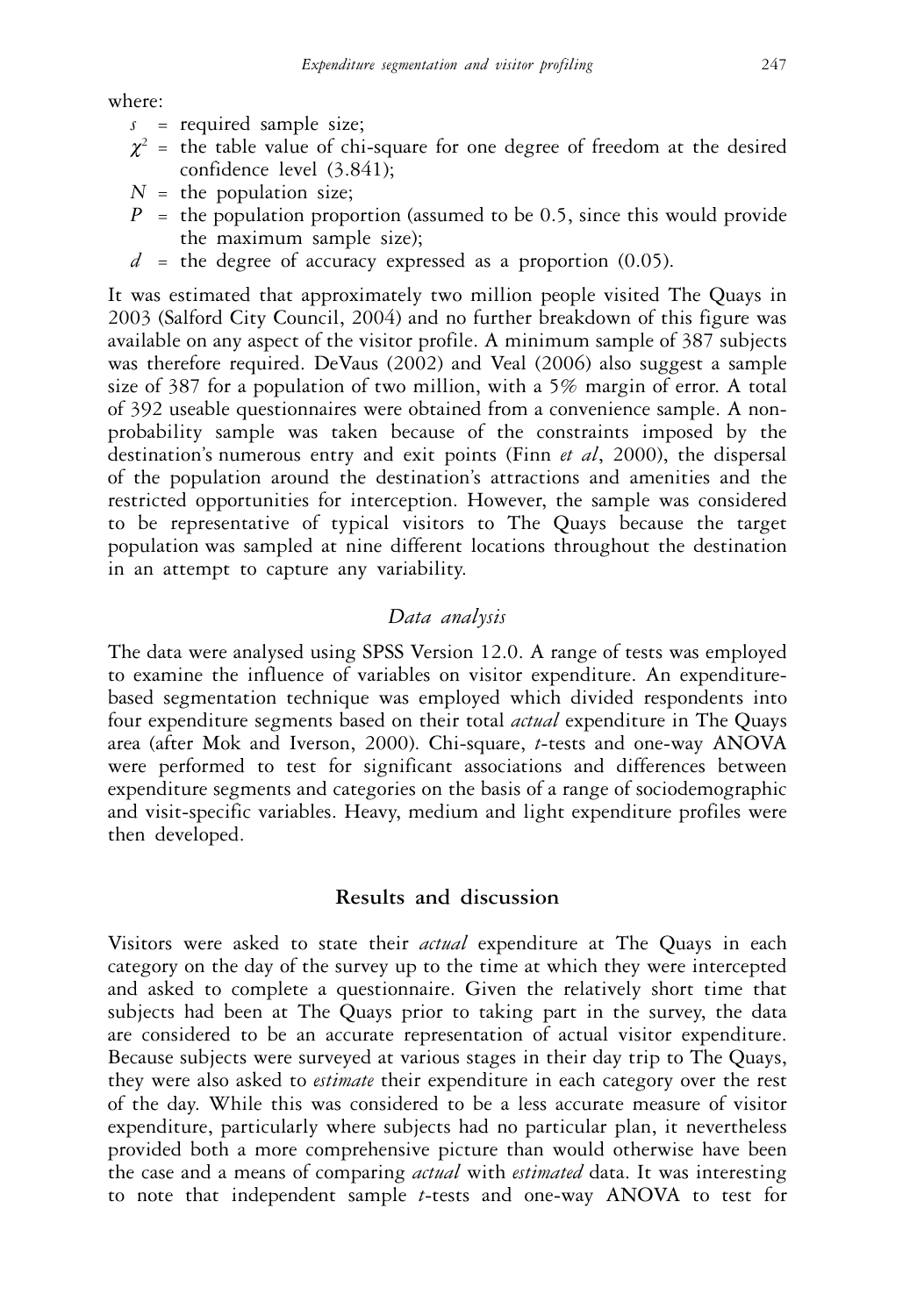| Expenditure Number<br>category | of subjects<br>'spending'<br>in each<br>category | $\%$ Spend<br>in each<br>category | Maximum<br>spend in<br>each<br>category<br>(E) | Total<br>spend in<br>each<br>category<br>(E) | Mean<br>spend<br>(E) | <b>SD</b> | Mean<br>spend per spend<br>spending<br>visitor*<br>f(x) | Median<br>(E) |
|--------------------------------|--------------------------------------------------|-----------------------------------|------------------------------------------------|----------------------------------------------|----------------------|-----------|---------------------------------------------------------|---------------|
| Shopping                       | 101                                              | 25.8                              | 200.0                                          | 4,037.2                                      | 10.3                 | 27.6      | 40.4                                                    | 25.0          |
| Restaurants                    | 117                                              | 29.8                              | 60.0                                           | 1,253.4                                      | 3.2                  | 7.3       | 11.3                                                    | 8.0           |
| Coffee shops/                  |                                                  |                                   |                                                |                                              |                      |           |                                                         |               |
| cafes                          | 173                                              | 44.1                              | 20.0                                           | 1,052.3                                      | 2.7                  | 3.9       | 6.3                                                     | 5.0           |
| Admission/                     |                                                  |                                   |                                                |                                              |                      |           |                                                         |               |
| entry fees                     | 44                                               | 11.2                              | 40.0                                           | 500.4                                        | 1.3                  | 5.0       | 11.6                                                    | 7.0           |
| Public transport               | 82                                               | 20.9                              | 90.0                                           | 401.4                                        | 1.0                  | 5.0       | 5.0                                                     | 4.6           |
| Bars                           | 17                                               | 4.3                               | 40.0                                           | 184.3                                        | 0.5                  | 2.9       | 10.9                                                    | 8.0           |
| Parking                        | 26                                               | 6.6                               | 5.0                                            | 86.0                                         | 0.2                  | 0.9       | 3.3                                                     | 3.0           |

**Table 1. Actual visitor expenditure by local category.**

*Note*: \*Excluding non-spending visitors in each category.

| Expenditure Number<br>category | of subjects<br>'spending'<br>in each<br>category | $\%$ Spend<br>in each<br>category | Maximum<br>each<br>category<br>(E) | Total<br>spend in spend in<br>each<br>category<br>(E) | Mean<br>spend<br>(E) | <b>SD</b> | Mean<br>spend per spend<br>spending<br>visitor*<br>(E) | Median<br>(E) |
|--------------------------------|--------------------------------------------------|-----------------------------------|------------------------------------|-------------------------------------------------------|----------------------|-----------|--------------------------------------------------------|---------------|
| Shopping                       | 63                                               | 16.1                              | 500.0                              | 3,368.2                                               | 8.6                  | 37.9      | 53.5                                                   | 28.0          |
| Restaurants                    | 33                                               | 8.4                               | 80.0                               | 505.0                                                 | 1.3                  | 6.3       | 15.3                                                   | 8.0           |
| Coffee shops/                  |                                                  |                                   |                                    |                                                       |                      |           |                                                        |               |
| cafes                          | 30                                               | 7.7                               | 15.0                               | 217.1                                                 | $0.6^{\circ}$        | 2.2       | 7.2                                                    | 6.0           |
| Admission/                     |                                                  |                                   |                                    |                                                       |                      |           |                                                        |               |
| entry fees                     | 15                                               | 3.8                               | 30.0                               | 157.0                                                 | 0.4                  | 2.5       | 10.5                                                   | 9.0           |
| Public transport               | 21                                               | 5.4                               | 10.0                               | 80.0                                                  | 0.2                  | 1.1       | 3.8                                                    | 3.0           |
| Bars                           | 13                                               | 3.3                               | 54.0                               | 196.0                                                 | 0.5                  | 3.7       | 15.1                                                   | 10.0          |
| Parking                        | 9                                                | 2.3                               | 5.0                                | 36.0                                                  | 0.1                  | 0.6       | 4.0                                                    | 4.0           |

**Table 2. Estimated visitor expenditure by local category.**

*Note*: \*Excluding non-spending visitors in each category.

differences between subjects' expenditure by a range of variables including gender, age, education level, socio-economic class and purpose of trip showed significant differences between variables for the actual expenditure data, but not for the estimated data. This suggested that subjects were unable to predict their expenditure by category accurately over the remainder of their time at The Quays; the analysis of visitor expenditure therefore focused on actual expenditure data.

An analysis of total *actual* visitor expenditure by category showed that most visitor expenditure  $(E4,037.20)$  was on shopping (a primary element of the attraction of The Quays), with 25.8% of visitors spending in this category (Table 1). Expenditure in restaurants  $(\text{\textsterling}1,253.40)$  and cafes  $(\text{\textsterling}1,052.30)$  was also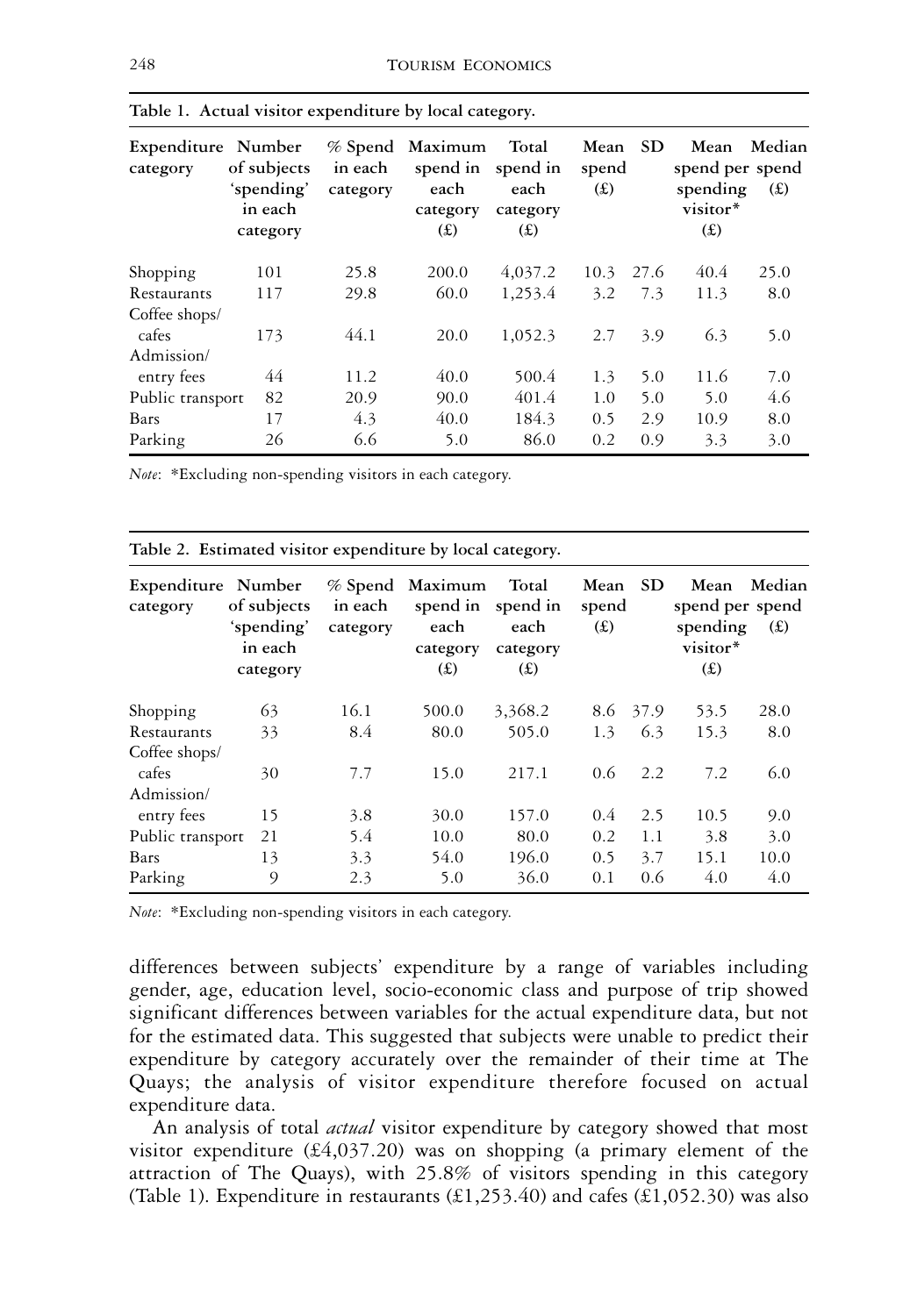notable, with  $29.8\%$  and  $44.1\%$  of visitors spending in these categories, respectively. By comparison, expenditure on entry fees at the other primary attractions (£500.40) and in bars (£184.30) was relatively low, with only  $11.2\%$ and 4.3% of visitors spending in these categories, respectively. The mean expenditure per *spending* visitor, that is, where non-spending visitors in each category are excluded, shows a similar pattern, although expenditure on admission/entry fees and in bars is ranked higher, as would be expected from the relatively low numbers spending in these categories. The median actual expenditure data by local category also reflect these figures, while highlighting the deviation from the mean, particularly in terms of shopping.

The figures for *estimated* visitor expenditure (over the remainder of their time at The Quays) by category are given in Table 2. The rank order of estimated and actual expenditure by local category is identical, although estimated expenditure in each category is lower than actual expenditure, with the exception of bars, where there is a 6.35% increase. It is interesting that although mean estimated expenditure is lower in each category except for bars, where it is equal, the mean estimated spend per spending visitor is higher for five of the seven categories; only estimated admission/entry fee and public transport expenditure are lower than mean actual spend per spending visitor in these categories. By comparison with median actual expenditure, median estimated expenditure in each category is slightly higher, except for restaurants (where it is equal) and public transport (where it is lower). As with the actual expenditure data, a comparison of the mean estimated spend per spending visitor and median estimated expenditure data by category highlights the skew in the estimated shopping expenditure distribution.

Subjects' raw actual expenditure data for the seven categories were aggregated to determine overall expenditure at The Quays during the visit. This was then subdivided into four segments: 'no expenditure', 'light expenditure' (<£10.00), 'medium expenditure' (£10.00–£50.00) and 'heavy expenditure' (>£50.00). The distribution of subjects across the four segments is as follows: 89 (22.7%) in the no expenditure segment, 158 (40.3%) in light expenditure, 100 (25.5%) in medium expenditure and 45 (11.5%) in the heavy expenditure segment. In other words, approximately 1 in 10 visitors are heavy spenders and 1 in 4 are in the medium expenditure segment, whereas 2 in every 5 visitors are light spenders and 1 in 5 incur no expenditure. Overall, the light expenditure segment spent £867.40 (mean: £5.50; median: £4.00), the medium expenditure segment spent £2,336.50 (mean: £23.40; median: £8.00) and the heavy expenditure segment spent £4,311.10 (mean: £95.80; median: £15.00).

The distribution of light, medium and heavy subjects who incurred expenditure in each local category is given in Table 3. Just over half (53.2%) of subjects in the light segment incurred expenditure in cafes, with 26.0% in restaurants and 20.3% on public transport. By comparison, there is a more even distribution of expenditure across the categories in the medium segment; while expenditure in cafes is comparable (56%), 43% of subjects incurred expenditure in restaurants, 42% on shopping, 35% on public transport and 25% on entry to attractions. The pattern is similar in the heavy expenditure segment, with notable peaks in the proportion of subjects spending in the shopping (95.5%), cafe (60.0%) and restaurant (57.8%) categories.

Mean and median figures for light, medium and heavy expenditure segments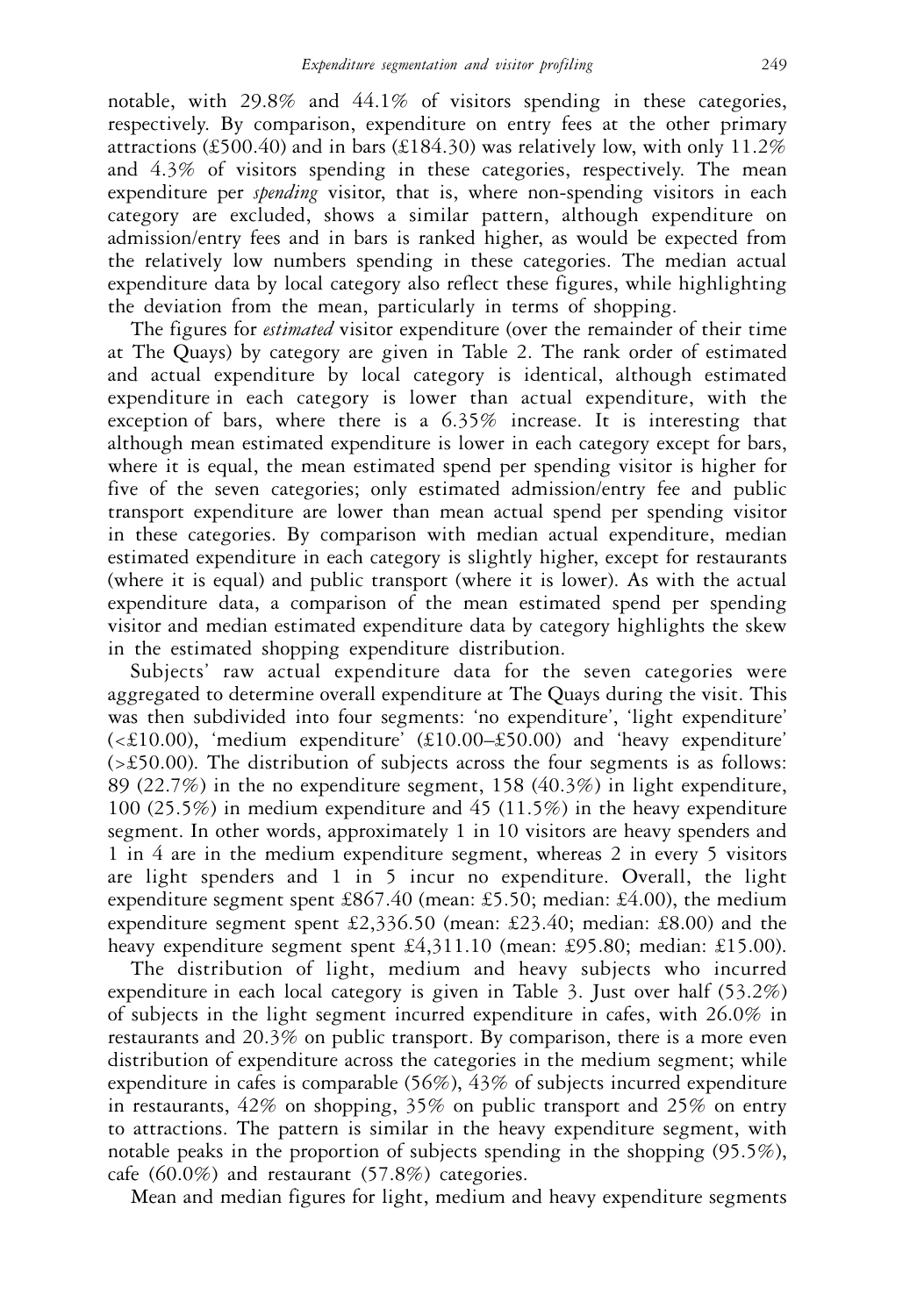| Expenditure<br>category |    | Light expenditure<br>segment<br>$(n = 158)$ | Medium expenditure<br>segment | $(n = 100)$ |                | Heavy expenditure<br>segment<br>$(n = 45)$ |
|-------------------------|----|---------------------------------------------|-------------------------------|-------------|----------------|--------------------------------------------|
|                         | N  | %                                           | N                             | %           | N              | %                                          |
| Entry/attractions       | 5  | 3.2                                         | 25                            | 25          | 12             | 26.7                                       |
| Restaurants             | 42 | 26.0                                        | 43                            | 43          | 26             | 57.8                                       |
| Cafes                   | 84 | 53.2                                        | 56                            | 56          | 27             | 60.0                                       |
| Bars                    | 3  | 1.9                                         | 11                            | 11          | 3              | 6.7                                        |
| Shopping                | 15 | 9.5                                         | 42                            | 42          | 43             | 95.6                                       |
| Car parking             | 8  | 5.1                                         | 16                            | 16          | $\overline{2}$ | 4.4                                        |
| Public transport        | 32 | 20.3                                        | 35                            | 35          | 13             | 28.9                                       |

|  |  |  | Table 3. Heavy, medium and light segment subjects' expenditure in each local category. |  |  |
|--|--|--|----------------------------------------------------------------------------------------|--|--|
|  |  |  |                                                                                        |  |  |

*Note*: ANOVA results showed significant differences ( $p < 0.01$ ) between the segments in all local expenditure categories.

| Expenditure<br>category | Light expenditure<br>segment<br>f(x) |           |      | Medium expenditure<br>segment<br>(E) | Heavy expenditure<br>segment<br>(E) |          |
|-------------------------|--------------------------------------|-----------|------|--------------------------------------|-------------------------------------|----------|
|                         | Mean                                 | Median    | Mean | Median                               | Mean                                | Median   |
| Expenditure on entry/   |                                      |           |      |                                      |                                     |          |
| attractions             | 0.2                                  | 7.0       | 2.6  | 6.5                                  | 4.6                                 | 12.0     |
| Expenditure in          |                                      |           |      |                                      |                                     |          |
| restaurants             | 1.5                                  | 5.0       | 5.7  | 10.0                                 | 10.1                                | 11.0     |
| Expenditure in cafes    | 2.6                                  | 5.0       | 4.6  | 7.5                                  | 4.0                                 | 5.0      |
| Expenditure in bars     | 0.1                                  | 8.0       | 1.0  | 5.0                                  | 1.3                                 | 20.0     |
| Expenditure on          |                                      |           |      |                                      |                                     |          |
| shopping                | 0.4                                  | 3.9       | 7.3  | 15.0                                 | 72.2                                | 57.0     |
| Expenditure on car      |                                      |           |      |                                      |                                     |          |
| parking                 | 0.1                                  | 3.0       | 0.6  | 4.0                                  | 0.6                                 | 3.0      |
| Expenditure on public   |                                      |           |      |                                      |                                     |          |
| transport               | 0.5                                  | 2.5       | 1.6  | 3.5                                  | 3.4                                 | 4.0      |
|                         |                                      | $n = 158$ |      | $n = 100$                            |                                     | $n = 45$ |

**Table 4. Expenditure in heavy, medium and light segments by local category.**

*Note*: ANOVA results showed significant differences ( $p < 0.01$ ) between the segments in all local expenditure categories.

in each local category are given in Table 4. A one-way ANOVA showed that significant differences ( $p < 0.01$ ) were found between the expenditure segments in all local expenditure categories. This supports the findings of Mok and Iverson's (2000) study of Taiwanese travellers to Guam. For the light expenditure segment, mean expenditure is highest in cafes (£2.60) and restaurants (£1.50), with median expenditure at £5.00 in both categories.

As would be expected given the data in Table 3, there is a more even distribution of expenditure across the categories in the medium and heavy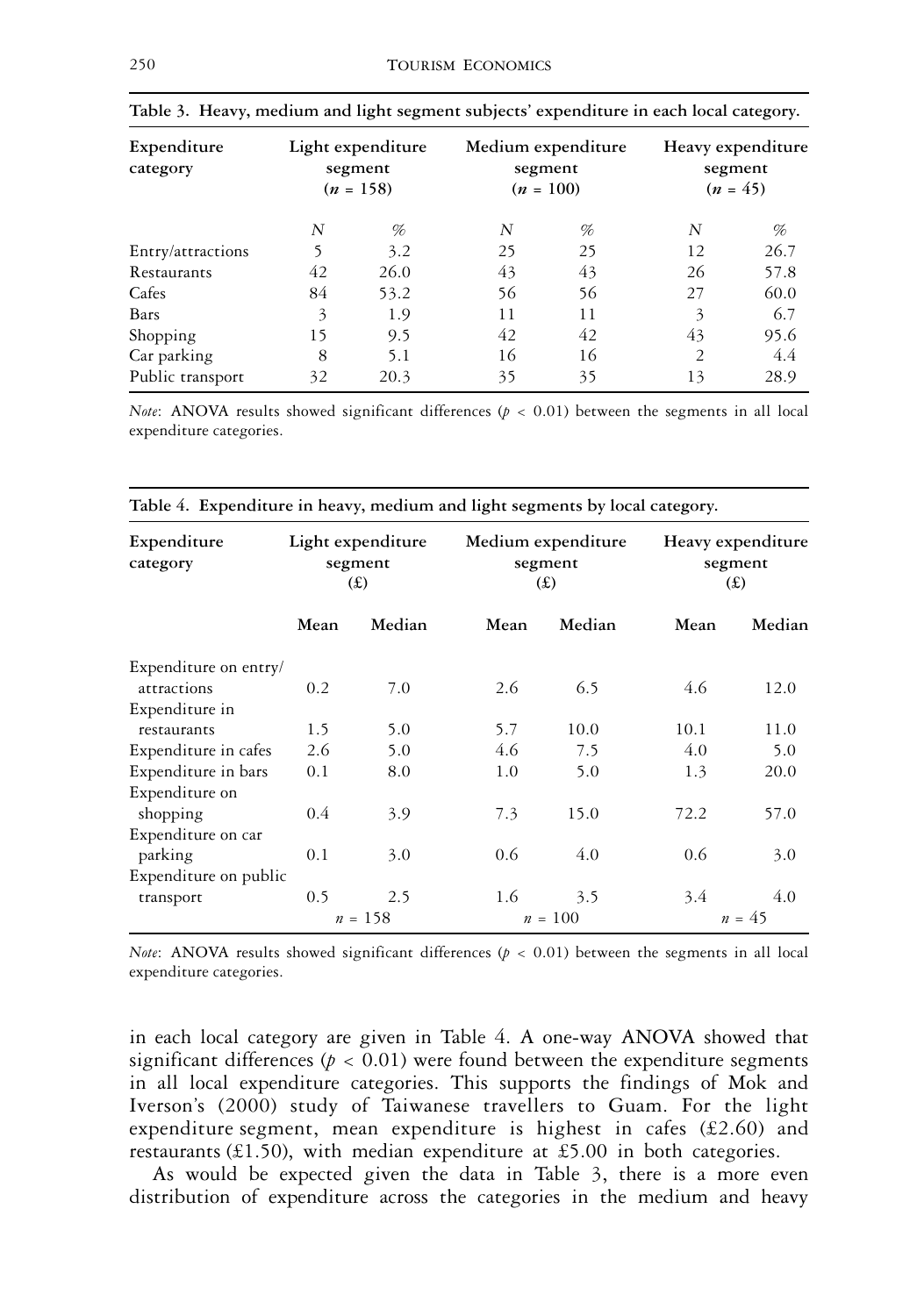expenditure segments. A comparison of medium and light segments' mean expenditure in local categories shows that the medium segment's figures are higher in each case. This is reflected by the median expenditure data, with the exception of expenditure on entry to attractions and in bars. For the medium expenditure segment, the highest expenditure is on shopping (mean:  $\text{\pounds}7.30$ ; median: £15.00), restaurants (mean: £5.70; median: £10.00) and cafes (mean: £4.60; median: £7.50). The heavy expenditure segment's mean and median expenditure in all local categories is higher than that of the medium segment (with the exception of slightly lower expenditure in cafes and equal expenditure on car parking). This also lends some support to the findings of Mok and Iverson (2000). The outstanding expenditure category for the heavy expenditure segment is shopping (mean: £72.20; median: £57.00); expenditure in restaurants (mean: £10.10; median: £11.00), on entry/attractions (mean: £4.60; median: £12.00) and on public transport (mean: £3.40; median: £4.00) are also high compared with the light and medium expenditure segments.

Overall, shopping expenditure is the highest among the categories for both medium and heavy expenditure segments. This also supports the findings of Mok and Iverson (2000), although in their research, shopping was also the highest category for the light expenditure segment. In this case, the latter incur most expenditure in cafes.

#### **Variables influencing total expenditure**

A number of statistical tests were conducted to determine the association between visitor gender, age, socio-economic class, highest level of education attained, visit purpose, frequency of visitation, group size, composition and type, overall satisfaction and perceptions of The Quays' attributes on subjects' expenditure.

The *t*-test for the influence of gender on total expenditure showed a significant difference between males ( $\underline{M}$  = 2.15, SD = 0.88) and females ( $\underline{M}$  $= 2.37$ , SD = 0.99;  $t(381.22) = 2.29$ ,  $p = 0.02$ ), although the effect size, using eta squared was small (0.01). Gender was not found to be an influencing variable by either Mok and Iverson (2000) or Jang *et al* (2004).

A one-way ANOVA was used to test for differences in total expenditure on the basis of age. Significant differences were found between the expenditure segments  $[F(3,388) = 6.93, p < 0.001]$ , with an intermediate size effect (eta squared = 0.05). *Post hoc* comparisons using the Scheffe test indicated that the mean score for the 55–64 age group ( $\underline{M}$  = 2.70, SD = 0.94) was significantly higher than that for the 25–34 ( ${\bf M}$  = 2.04, SD = 0.86) and the 16–24 ( ${\bf M}$  = 2.13, SD = 0.86) age groups. By comparison, Mok and Iverson (2000) found heavy spenders were significantly younger. No significant differences were found on the basis of age when expenditure was examined at the individual attraction/ visit component level.

No significant differences in total expenditure were found on the basis of socio-economic class. Petrick (2005) found that socio-economic class was a significant influence on expenditure, albeit with respect to international vacations. No significant differences were found on the basis of highest level of education attained, organized tours, educational trips or visiting with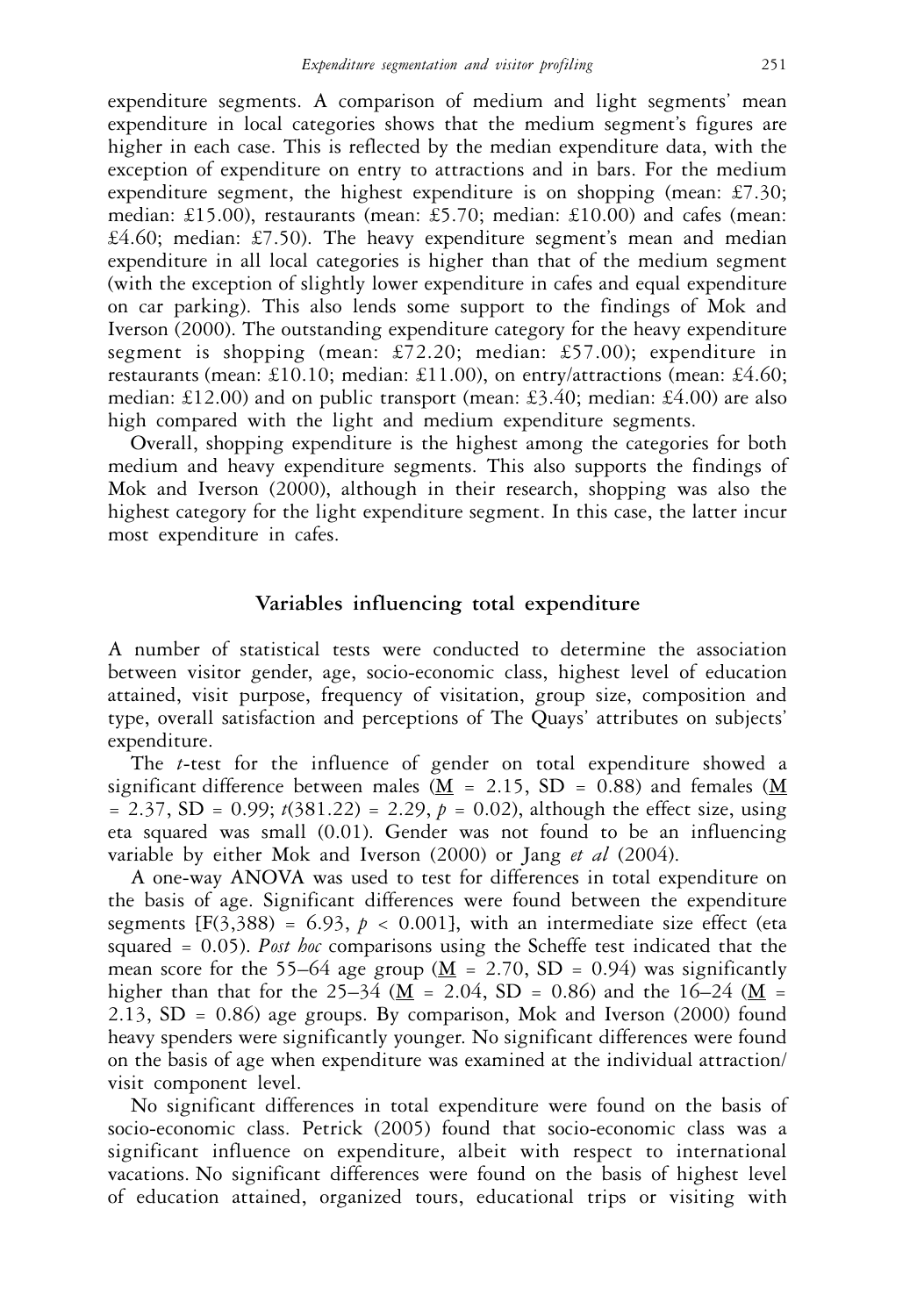partners, friends or colleagues. Business/conference attendance was not found to be a significant influence on expenditure at The Quays. By comparison, Suh and McAvoy (2005) found that business travellers spent more in total trip expenditures than pleasure travellers, although the focus of their study was on international business trips to South Korea.

Total expenditure was significantly higher for shoppers  $(M = 2.61, SD =$ 1.06) than for non-shoppers  $[\underline{M} = 2.09, SD = 0.82; t(196.52) = 4.78, p < 0.001;$ eta squared = 0.06]. This lends further support to the findings of Mok and Iverson (2004). Total expenditure was significantly higher for leisure visitors  $(M = 2.47, SD = 0.94)$  than for subjects who worked on The Quays  $[M = 1.85,$ SD =  $0.78$ ;  $t(390) = 6.90$ ,  $p < 0.001$ ; eta squared =  $0.01$ ; this may be some function of the time available for expenditure. Total expenditure was also significantly higher for infrequent visitors than for frequent visitors [F(6,385)  $= 3.75$ ,  $p = 0.001$ ; eta squared  $= 0.06$ . This supports the findings of Godbey and Graefe (1991), Oppermann (1996, 1997), Jang *et al* (2004) and Lehto *et al* (2004). It was also significantly higher for people visiting with family  $(M)$  $= 2.61$ , SD = 1.05) than without  $[M = 2.17, SD = 0.88; t(390) = 3.38, p =$ 0.001; eta squared = 0.03] and significantly lower for individuals  $(M = 2.07$ , SD = 0.77) than for people visiting The Quays with others  $[\underline{M} = 2.34, SD]$ = 0.99; *t*(390) = 2.92, *p* = 0.004; eta squared = 0.02]. Jang *et al* (2004) found that travelling with partners, friends and colleagues increased expenditure significantly. While many variables have a statistically significant influence on visitor expenditure, it is notable that the proportion of variance in total expenditure explained by visitor age, frequency of visitation and shopping as the main motivation for the visit was significantly higher.

A one-way, between-groups ANOVA was used to test for differences between The Quays' attribute ratings of visitors in the four expenditure segments. There was a statistically significant difference  $(p < 0.05)$  between the segments on 'an attractive place'  $[F(3,388) = 3.01, p = 0.03]$ . Despite reaching statistical significance, the actual difference in the mean ratings between the segments was small; the effect size, calculated using eta squared, was 0.02. Expenditure segment mean ratings were also significantly different on 'usually something new to see'  $[F(3,388) = 6.93, p < 0.001]$ , with an intermediate size effect (eta squared = 0.05). *Post hoc* comparisons using the Scheffe test indicated that the mean score for the medium expenditure segment ( $\underline{M}$  = 3.66, SD = 1.31) was significantly higher than that for the no expenditure segment  $(M = 3.08, SD)$  $= 1.12$ ), and the mean score for the high expenditure segment (M = 3.91, SD  $= 1.22$ ) was significantly higher than that for the low expenditure segment (M  $= 3.26$ , SD  $= 1.21$ ). A significant difference between expenditure segment mean ratings was also found on 'a place to take the family'  $[F(3,388) = 3.02, p =$ 0.03], although the effect size was small (eta squared = 0.02). *Post hoc* comparisons showed that the mean score for the high expenditure segment ( $\overline{M}$  =  $4.04$ , SD = 0.85) was significantly higher than that for the low expenditure segment ( $\underline{M}$  = 3.75, SD = 0.91). Expenditure segment mean ratings were also significantly different on 'good quality shopping'  $[F(3,388) = 3.85, p = 0.01]$ , with a relatively small effect size (eta squared = 0.03). *Post hoc* comparisons showed that the mean score for the high expenditure segment  $(M = 4.02, SD)$  $= 0.92$ ) was significantly higher than that for the low expenditure segment (M  $= 3.44$ , SD  $= 1.14$ ). Higher ratings on attributes (significantly higher in the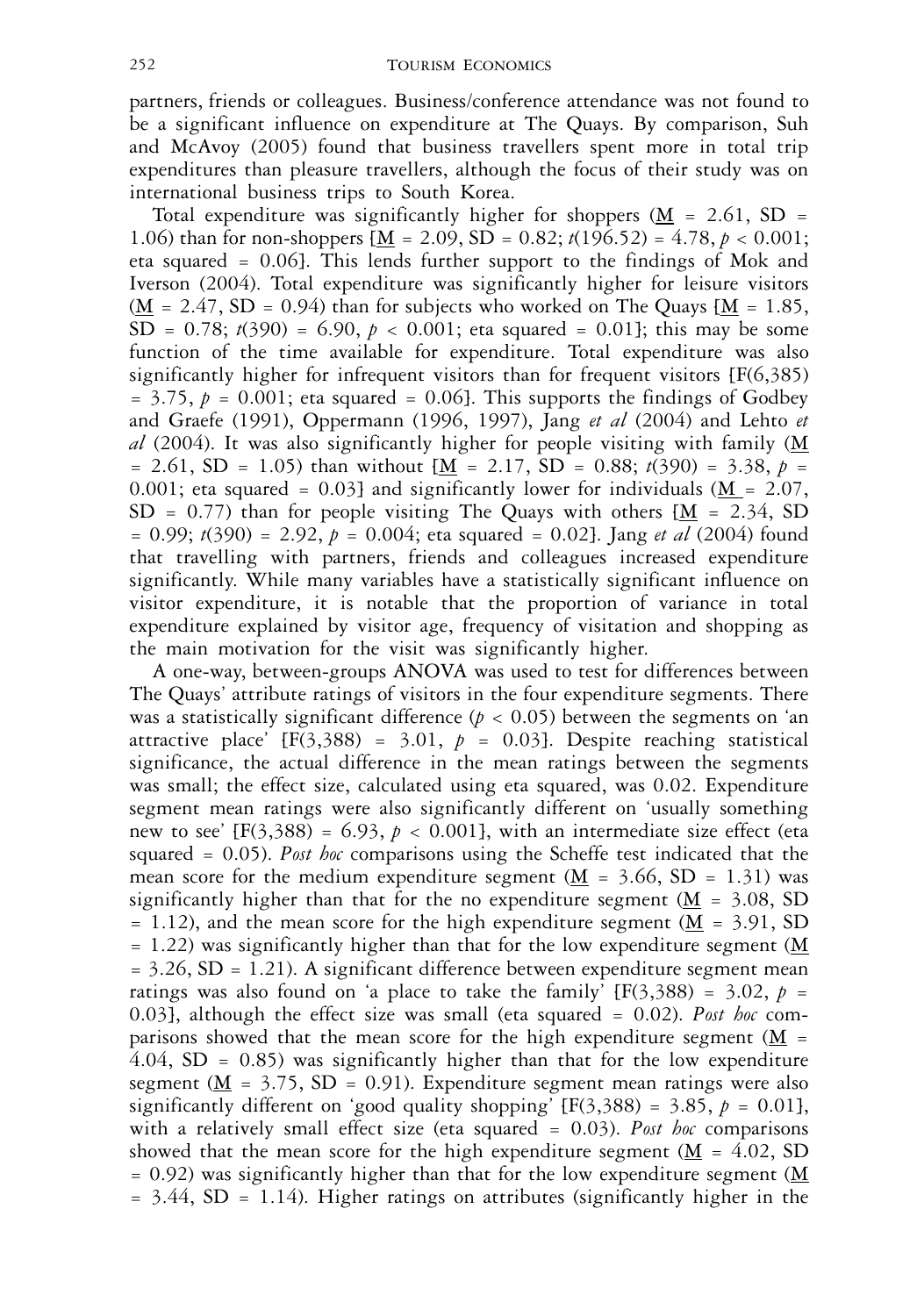last three cases) were recorded for the higher expenditure segments compared with the lower expenditure segments. No other statistically significant differences between the four expenditure segments on the mean attribute ratings were found.

# **Variables influencing visitor expenditure by category**

Visitor expenditure by category (admission/entry fees, restaurants, coffee shops/ cafes, bars, shopping, parking and public transport) was analysed to determine the existence and strength of associations with gender, age, socio-economic class, highest level of education attained, visit purpose, frequency of visitation and group size, composition and type. The results of chi-square tests with associated phi and Cramer's *V*-statistics are given in Table 5.

Theatres, cinemas, museums and shopping are the primary attractions of The Quays. Expenditure on admission/entry to attractions is associated significantly, albeit weakly, with general sightseeing, visitor employment with organizations located on The Quays, visit frequency, visiting either as an individual or with a partner and with age of visitors, in addition to the more obvious 'visiting an attraction' as the main motivation for the visit. Expenditure on shopping has a statistically significant but weak association, with only three variables: shopping as the main motivation for the visit, visitor employment with organizations located on The Quays and visits with family.

Restaurants, cafes and bars are the main secondary features of The Quays' visitor economy. Expenditure in restaurants has a statistically significant but weak association with visitor employment with organizations located on The Quays, organized tours of The Quays and with visitor age and occupation, as well as 'eating and drinking', as would be expected.

Predictably, expenditure in cafes/coffee shops has a significant but weak association with 14 out of the 22 variables tested. In addition to the variables that are associated with expenditure on admission/entry to attractions and in restaurants, expenditure in cafes has a significant but weak association with walking, visiting with friends and colleagues, group size and highest education level attained by visitors. By comparison, expenditure in bars has a significant but weak association with only two variables: visit frequency and visiting with friends.

From the perspective of access to The Quays, expenditure on car parking is associated significantly but weakly with walking, visiting attractions, visitor employment with organizations located on The Quays, visit frequency, visiting with a partner, group size, highest education level attained and gender. Expenditure on public transport has a significant but weak association with attending business meetings and conferences and with group size.

A number of other associations between variables are also of interest. Not surprisingly, expenditure on attractions, in restaurants and cafes, on shopping and on car parking is associated significantly with employment in organizations located on The Quays. By contrast, business and conference visits are associated significantly with use of public transport. Individual visits and visits with partners are associated significantly with expenditure on attractions and in cafes. By comparison, family visits are associated significantly with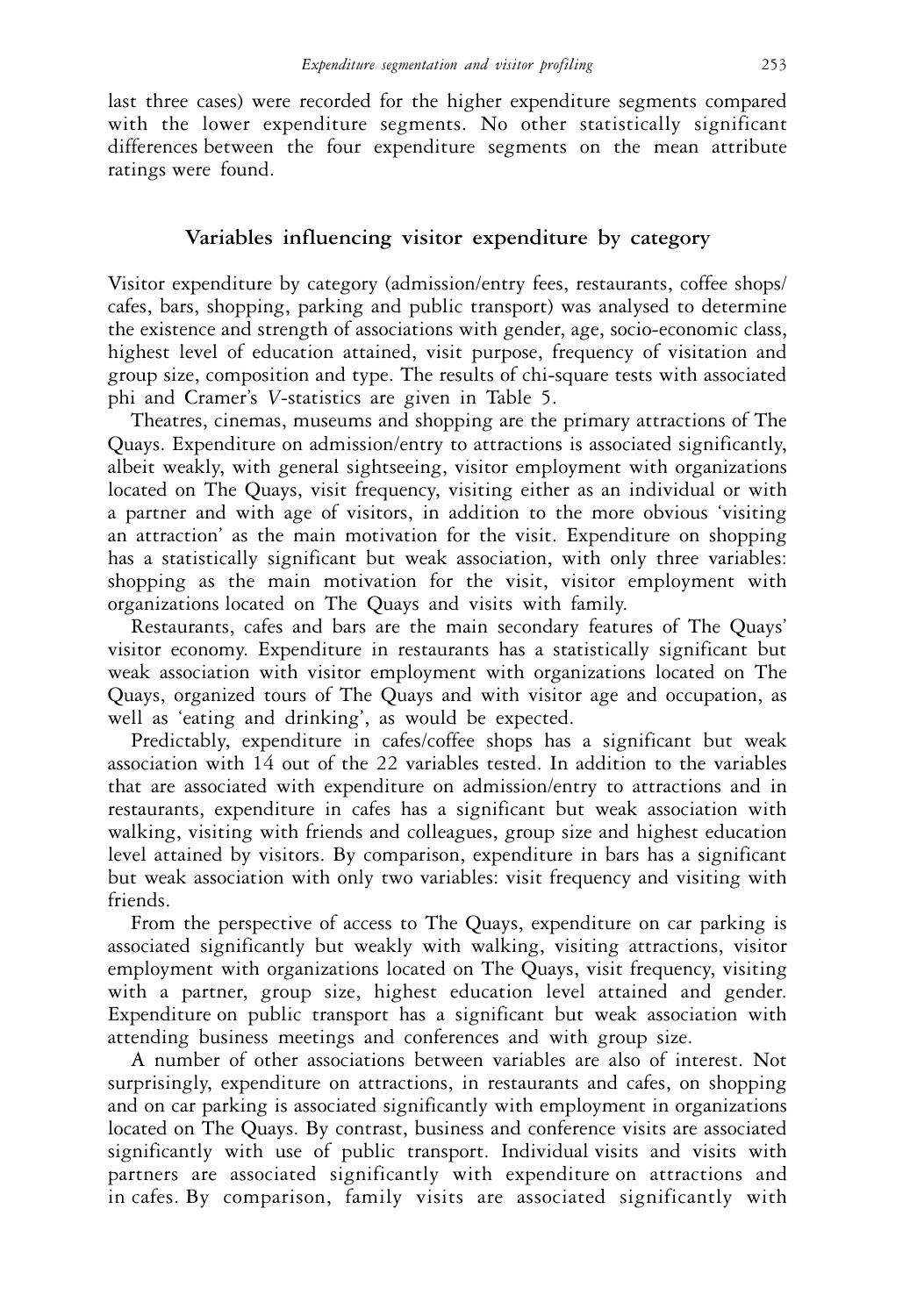|                                            | Admission/entry Restaurants                                                                                                                                                                                                                                                                                                                                                                                                          |                              | Cafes                                                  | Bars                 | Shops                                 | Car parking           | Public                                                      |
|--------------------------------------------|--------------------------------------------------------------------------------------------------------------------------------------------------------------------------------------------------------------------------------------------------------------------------------------------------------------------------------------------------------------------------------------------------------------------------------------|------------------------------|--------------------------------------------------------|----------------------|---------------------------------------|-----------------------|-------------------------------------------------------------|
|                                            |                                                                                                                                                                                                                                                                                                                                                                                                                                      |                              |                                                        |                      |                                       |                       | transport                                                   |
| General sightseeing                        | $0.01/0.02*$                                                                                                                                                                                                                                                                                                                                                                                                                         | 0.43                         | $:00.001/0.25*$                                        | 0.88                 |                                       | 0.65                  | 7.77                                                        |
| Walking                                    |                                                                                                                                                                                                                                                                                                                                                                                                                                      | 0.11                         | $0.01/0.17*$                                           | 0.76                 | 0.28                                  | $0.002/0.18*$         |                                                             |
| Attractions                                | $\frac{0.62}{0.001/0.47}$                                                                                                                                                                                                                                                                                                                                                                                                            | 0.05                         | $< 0.001/0.22*$                                        |                      | 1.84                                  |                       | $0.89$<br>$0.89$<br>$0.60$<br>$0.60$                        |
| Eating/drinking                            |                                                                                                                                                                                                                                                                                                                                                                                                                                      | $< 0.001/0.25*$              | 0.75                                                   | 0.96                 | 0.11                                  | $\frac{10.001}{0.75}$ |                                                             |
| Shopping                                   | $0.15$<br>$0.14$                                                                                                                                                                                                                                                                                                                                                                                                                     | 0.09                         | 0.62                                                   | 0.35                 |                                       | 0.64                  |                                                             |
| Working on The Quays                       | $0.001/0.23*$                                                                                                                                                                                                                                                                                                                                                                                                                        | $0.04/0.13*$                 | $<0.001/0.25*$                                         | 0.25                 | $\frac{1}{20.001/0.34}$<br>0.01/0.17* | $0.009/0.16*$         |                                                             |
|                                            |                                                                                                                                                                                                                                                                                                                                                                                                                                      | 0.27                         | $\frac{0.62}{0.10}$                                    | $0.14\,$             |                                       |                       | 0.42                                                        |
| Living on The Quays<br>Business/conference | $0.74$<br>0.31                                                                                                                                                                                                                                                                                                                                                                                                                       | 0.98                         |                                                        | 0.46                 | 0.58                                  | $0.78$<br>0.44        | 0.007/0.16*<br>0.49<br>0.14<br>0.33<br>0.34<br>0.11<br>0.11 |
| Visit frequency                            |                                                                                                                                                                                                                                                                                                                                                                                                                                      | 0.42                         |                                                        | $0.02/0.29*$         | $0.07$                                |                       |                                                             |
| As an individual                           |                                                                                                                                                                                                                                                                                                                                                                                                                                      | 0.57                         |                                                        | 0.60                 | 0.60                                  | $\frac{0.03}{0.28}$   |                                                             |
|                                            |                                                                                                                                                                                                                                                                                                                                                                                                                                      | 0.13                         | $0.002/0.32*$<br>$0.001/0.23*$<br>$0.03/0.15*$<br>0.59 | 0.26                 | 0.28                                  |                       |                                                             |
| With partner<br>With family                |                                                                                                                                                                                                                                                                                                                                                                                                                                      |                              |                                                        | 0.52                 |                                       | $0.002/0.18*$<br>0.37 |                                                             |
| With friends<br>With colleagues            | $\begin{array}{l} \vspace{2mm} \begin{array}{l} \vspace{2mm} \vspace{2mm} \vspace{2mm} \vspace{2mm} \vspace{2mm} \vspace{2mm} \vspace{2mm} \vspace{2mm} \vspace{2mm} \vspace{2mm} \vspace{2mm} \vspace{2mm} \vspace{2mm} \vspace{2mm} \vspace{2mm} \vspace{2mm} \vspace{2mm} \vspace{2mm} \vspace{2mm} \vspace{2mm} \vspace{2mm} \vspace{2mm} \vspace{2mm} \vspace{2mm} \vspace{2mm} \vspace{2mm} \vspace{2mm} \vspace{2mm} \vspace$ | 0.38                         | $0.05/0.14*$                                           | $0.02/0.16*$<br>0.58 | $0.003/0.19*$<br>0.66                 | $0.56$<br>0.40        |                                                             |
|                                            |                                                                                                                                                                                                                                                                                                                                                                                                                                      | 0.41                         | $0.001/0.22*$                                          |                      | 0.15                                  |                       |                                                             |
| Organized tour                             |                                                                                                                                                                                                                                                                                                                                                                                                                                      |                              | $0.001/0.22*$                                          | 0.20                 | 0.13                                  | $0.75$<br>0.14        |                                                             |
| School trip                                |                                                                                                                                                                                                                                                                                                                                                                                                                                      | $0.03/0.14*$<br>0.55<br>0.17 | 0.25                                                   | 0.94                 | 0.47                                  |                       | 0.15                                                        |
| Conference trip                            |                                                                                                                                                                                                                                                                                                                                                                                                                                      |                              | 0.62                                                   | 0.98                 | 0.80                                  | $0.87\,$              |                                                             |
| Party size                                 | 0.07                                                                                                                                                                                                                                                                                                                                                                                                                                 | 0.36                         | $0.001/0.32*$                                          | 0.49                 | 0.93                                  |                       |                                                             |
| Age                                        | $0.001/0.29*$                                                                                                                                                                                                                                                                                                                                                                                                                        | $0.03/0.26*$                 | $0.001/0.34*$                                          | 0.10                 | 0.56                                  | $0.01/0.23*$<br>0.46  | $0.004/0.17*$<br>0.003/0.24*<br>0.42                        |
| Occupation                                 | 0.27                                                                                                                                                                                                                                                                                                                                                                                                                                 | $0.02/0.27*$                 | $0.001/0.36*$                                          | 0.62                 | 0.24                                  | 77                    | 0.16                                                        |
| Education level                            | 0.08                                                                                                                                                                                                                                                                                                                                                                                                                                 | 0.64                         | $0.02/0.25*$                                           | 0.51                 | 0.85                                  | $0.04/0.20*$          | 0.40                                                        |
| Gender                                     | 0.06                                                                                                                                                                                                                                                                                                                                                                                                                                 | 0.50                         | 0.23                                                   | 0.15                 | 0.07                                  | $0.01/0.15*$          | 0.51                                                        |

254

# TOURISM ECONOMICS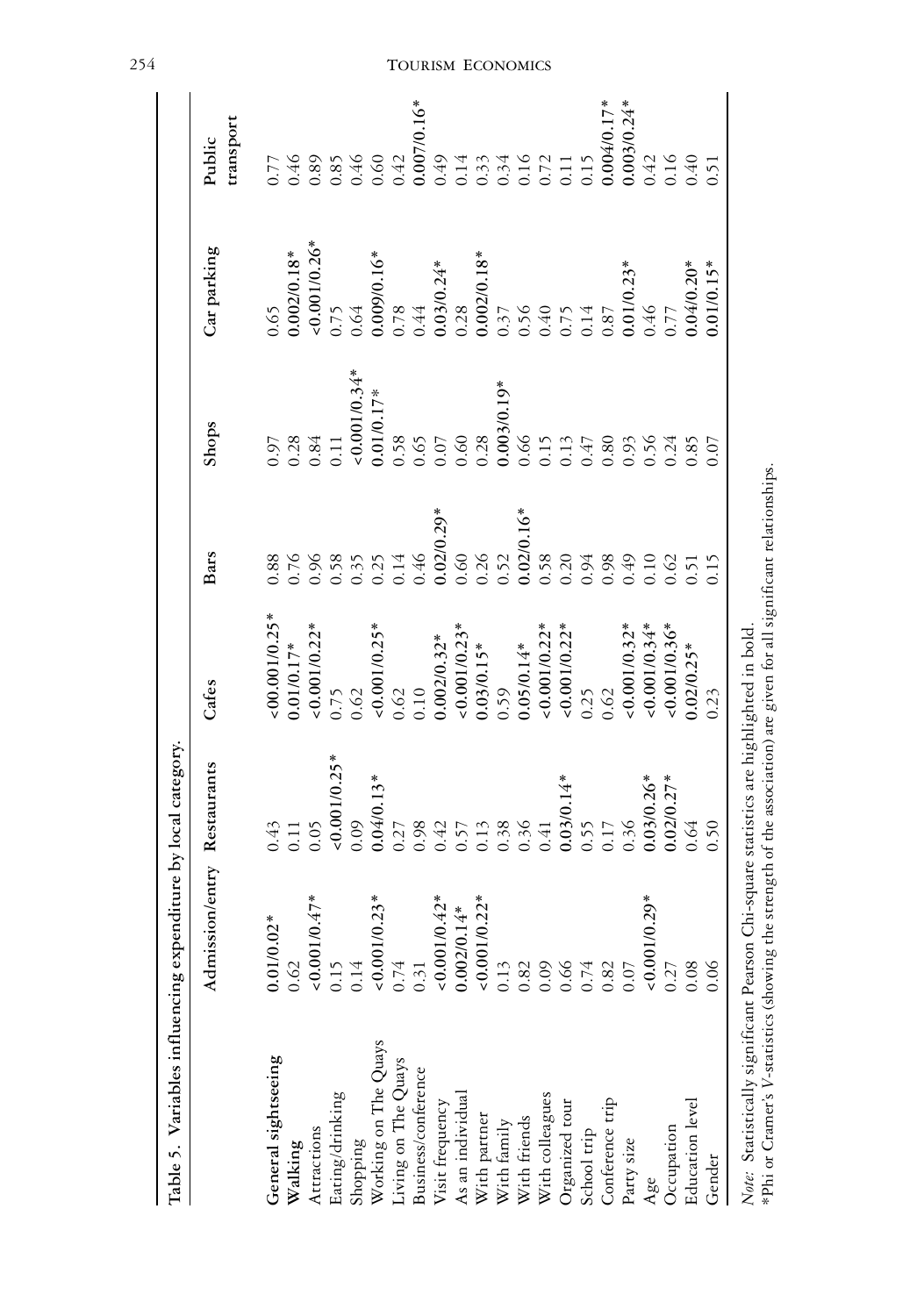expenditure on shopping, visits with friends are associated with expenditure in cafes and bars, and visits with colleagues are associated with expenditure in cafes. Visitors' occupation and visitation on organized tours are associated with expenditure in restaurants and cafes. Visitor group size is associated significantly with expenditure in cafes and on car parking and public transport. Highest level of education attained by visitors is associated significantly with expenditure in cafes and on car parking. There is also a significant association between gender and expenditure on car parking; female visitors tend to travel by car, perhaps for security reasons.

### **Visitor expenditure profiles**

Statistically significant associations between the heavy, medium, light and no expenditure segments and a range of sociodemographic and behavioural variables were identified. There is a significant association between expenditure and gender (Table 6), with female visitors spending more than males. In a study of Japanese visitors to the USA, Jang *et al* (2004) found no significant gender influence, but the contextual differences between the two studies, that is, vacations in the case of the previous study and the day trip context here, may have influenced the different outcomes. Visitor age is also a significant influence on expenditure (Table 6). Young visitors (18–34) tend to be light or medium spenders compared with members of the older age groups (45–64), who tend to be medium to heavy spenders. By contrast, Mok and Iverson's (2000) study of Taiwanese visitors to Guam found heavy spenders to be significantly younger than medium or light segments. Again, differences in the product market context of the study may account for the discrepancy in outcomes.

Visit purpose is a significant influence on expenditure (Table 7). This generally supports the research of McHone and Rungeling (1999), albeit on special cultural events. People who work for organizations located on The Quays tend to be in the light or no expenditure segments. General sightseers and people visiting attractions are predominantly medium spenders, visitors motivated primarily by eating and drinking tend to be medium and light spenders and shoppers tend to be heavy or medium spenders.

Group size is associated significantly with expenditure (Table 8); people who visit on their own tend to be light spenders and, in general, expenditure is associated positively with group size. This supports the findings of Spotts and Mahoney (1991), Agarnal and Yochum (2000) and Downward and Lumsdon (2003). Group characteristics are also a significant influence on expenditure (Table 8). People visiting alone tend to be light spenders compared with people visiting with partners or friends, who tend to be medium spenders. This supports the findings of Downward and Lumsdon (2003) and Jang *et al* (2004). By comparison, family groups are medium to heavy spenders and people who visit The Quays with work colleagues tend to be light spenders or incur no expenditure. Table 8 also shows that visit frequency is a significant influence on expenditure. Visitors in the once-a-year category tend to be heavy to medium spenders compared with first-time visitors, who are medium to light spenders, and weekly visitors, who are light to medium spenders. This result lends some support to the findings of Gyte and Phelps (1989), rather than those of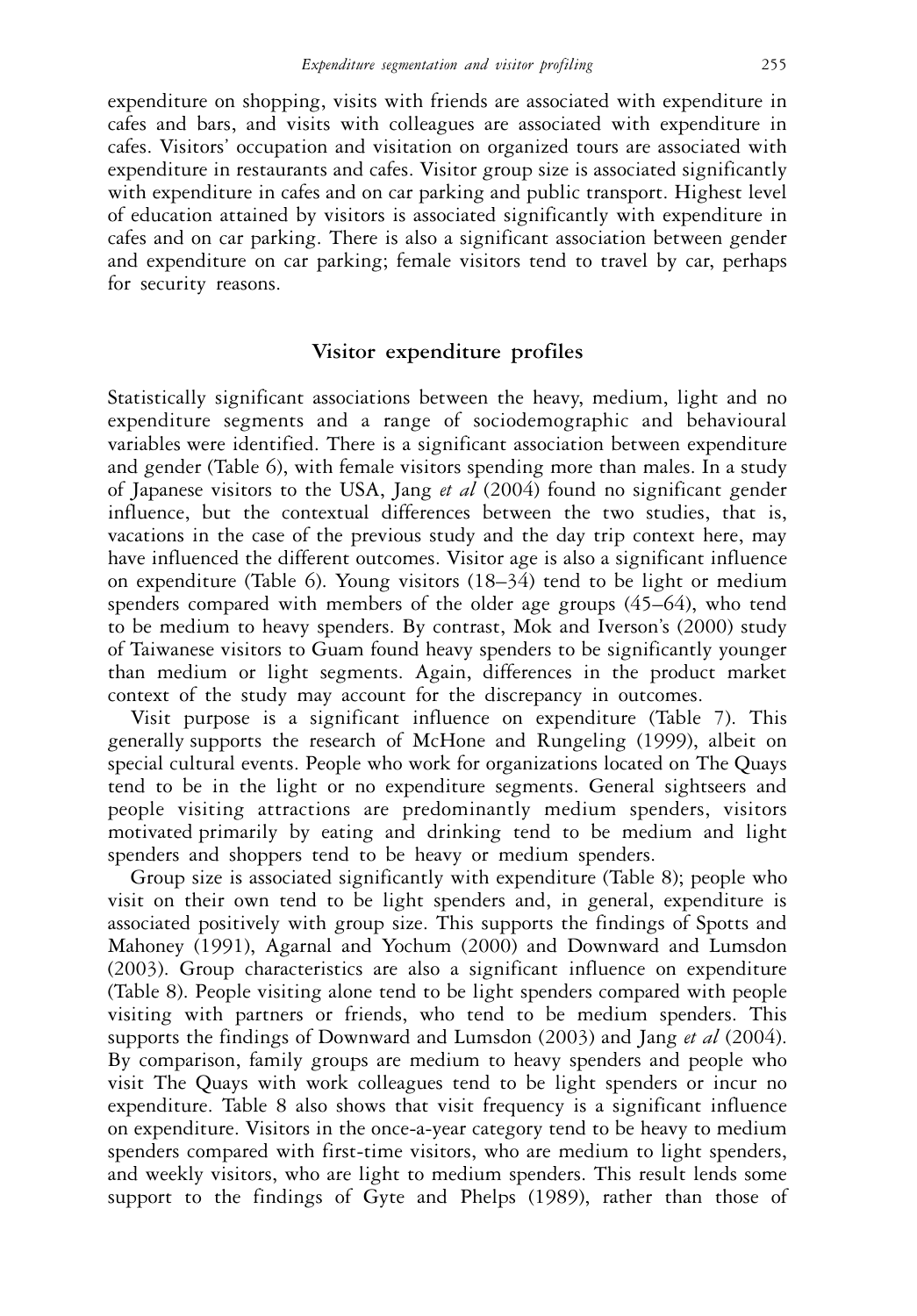|           |              | <b>Expenditure segments</b>          |               |              |
|-----------|--------------|--------------------------------------|---------------|--------------|
|           | Heavy        | Medium                               | Light         | None         |
| Male      | 27(13.6%)    | 65(32.8%)                            | 74 (37.4%)    | 32(16.2%)    |
| Female    | 44 (22.7%)   | 70 (36.1%)                           | 56 (28.9%)    | 24 (12.4%)   |
|           |              | $\chi^2$ = 7.85, df = 3, p = 0.049   |               |              |
|           |              | <b>Expenditure segments</b>          |               |              |
| Age       | Heavy        | Medium                               | Light         | None         |
| $18 - 24$ | 13 (12.9%)   | 26(25.7%)                            | 45 (44.6%)    | $17(16.8\%)$ |
| $25 - 34$ | $12(15.0\%)$ | 21 (26.3%)                           | 30 (37.5%)    | 17 (21.3%)   |
| $35 - 44$ | 15(20.3%)    | 32 (43.2%)                           | $17(22.9\%)$  | $10(13.5\%)$ |
| $45 - 54$ | $12(24.0\%)$ | $20(40.0\%)$                         | 11 $(22.0\%)$ | $7(14.0\%)$  |
| $55 - 64$ | 13 (30.2%)   | 19 (44.2%)                           | $9(20.9\%)$   | 2(4.7%)      |
|           |              | $\chi^2$ = 33.44, df = 15, p = 0.004 |               |              |

|  |  |  |  | Table 6. Visitor gender, age and expenditure. |
|--|--|--|--|-----------------------------------------------|
|--|--|--|--|-----------------------------------------------|

**Table 7. Visit purpose and expenditure.**

|                             |              | <b>Expenditure segments</b>         |              |              |  |  |
|-----------------------------|--------------|-------------------------------------|--------------|--------------|--|--|
|                             | Heavy        | Medium                              | Light        | None         |  |  |
| Work                        | $8(6.1\%)$   | $20(15.2\%)$                        | 71 (53.8%)   | 33 (25.0%)   |  |  |
|                             |              | $\chi^2$ = 78.97, df = 3, p < 0.001 |              |              |  |  |
| Sightseeing                 | $19(22.1\%)$ | $43(50.0\%)$                        | 18 (20.9%)   | $6(6.9\%)$   |  |  |
|                             |              | $\chi^2$ = 17.6, df = 3, p < 0.001  |              |              |  |  |
| Walking                     | $8(22.9\%)$  | 16(45.7%)                           | $6(17.1\%)$  | 5(14.3%)     |  |  |
|                             |              | $\chi^2$ = 4.87, df = 3, p = 0.182  |              |              |  |  |
| Attractions                 | 14(16.3%)    | $49(56.9\%)$                        | 18 (20.9%)   | $5(5.8\%)$   |  |  |
|                             |              | $\chi^2$ = 26.96, df = 3, p < 0.001 |              |              |  |  |
| Eating/drinking $26(20.8%)$ |              | 52 (41.6%)                          | 39 (31.2%)   | $8(6.4\%)$   |  |  |
|                             |              | $\chi^2$ = 11.67, df = 3, p = 0.009 |              |              |  |  |
| Shopping                    | 50 (40.0%)   | 48 (38.4%)                          | $16(12.8\%)$ | 11 $(8.8\%)$ |  |  |
|                             |              | $\chi^2$ = 76.19, df = 3, p < 0.001 |              |              |  |  |
|                             |              |                                     |              |              |  |  |

Oppermann (1997) and Jang *et al* (2004). It is interesting to note that Gyte and Phelps's (1989) research examined British tourists, albeit in a vacation context, in contrast to the other studies.

There is also a statistically significant relationship between expenditure and both overall satisfaction and likelihood of recommending The Quays to others (Table 9). Both have a positive association with expenditure. No significant associations were found between expenditure segments and visitor occupation  $(x^2 = 29.20, df = 21, p = 0.11)$ , visitor origin  $(x^2 = 18.42, df = 21, p = 0.24)$ or likelihood of returning to The Quays ( $\chi^2$  = 12.34, df = 12,  $p$  = 0.42).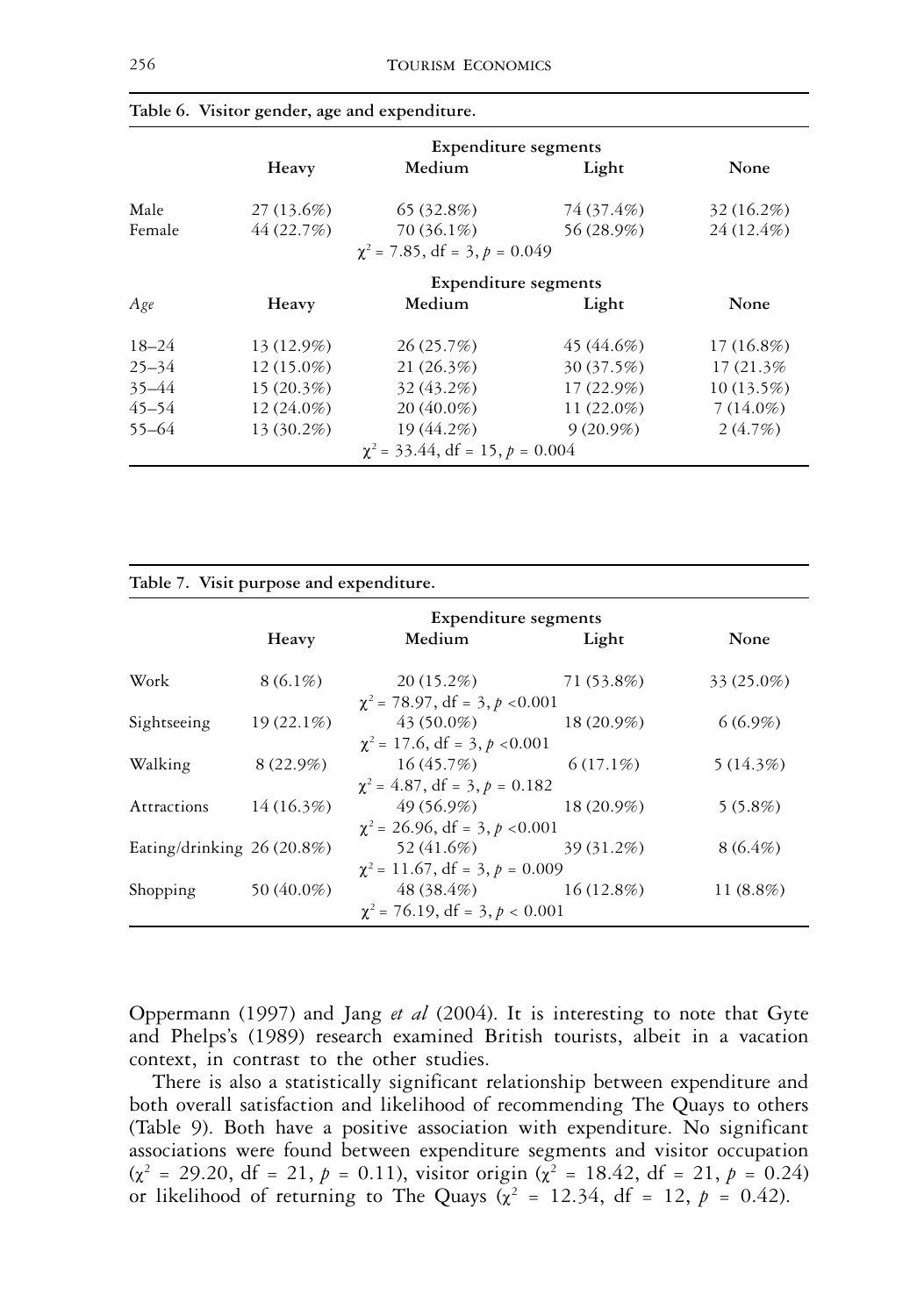|                             |              | <b>Expenditure segments</b>            |                        |             |
|-----------------------------|--------------|----------------------------------------|------------------------|-------------|
| Group size                  | Heavy        | Medium                                 | Light                  | None        |
| Individual                  | $14(10.9\%)$ | $27(21.1\%)$                           | 68 (53.1%)             | 19 (14.8%)  |
| 2                           | 17(20.5%)    | 34 (40.9%)                             | $20(24.1\%)$           | 12 (14.5%)  |
| $\overline{3}$              | $5(9.4\%)$   | 25 (47.2%)                             | 14(26.4%)              | 9(16.9%)    |
| $\overline{4}$              | 8 (30.8%)    | 6 (33.0%)                              | $5(19.2\%)$            | 5(19.2%)    |
| $5+$                        | $6(20.0\%)$  | $15(50.0\%)$ $5(16.7\%)$               |                        | 4(13.3%)    |
|                             |              | $\chi^2$ = 93.12, df = 60, p = 0.004   |                        |             |
|                             |              | <b>Expenditure segments</b>            |                        |             |
| Group characteristics Heavy |              | Medium                                 | Light                  | None        |
| Partner                     | 18 (23.4%)   | $37(48.1\%)$ $15(19.5\%)$              |                        | $7(9.1\%)$  |
|                             |              | $\chi^2$ = 13.84, df = 3, p = 0.003    |                        |             |
| Family                      | 28 (36.4%)   | 35(45.5%)                              | $8(10.4\%)$            | 6(7.8%)     |
|                             |              | $\chi^2$ = 38.81, df = 3, $p < 0.001$  |                        |             |
| Friends                     | 11 $(18.6%)$ | $31(52.5%)$ $11(18.6%)$                |                        | 6(10.2%)    |
|                             |              | $\chi^2$ = 11.8, df = 3, p = 0.008     |                        |             |
| Colleagues                  | 5(6.6%)      |                                        | $18(23.7%)$ 29 (38.2%) | 24 (31.6%)  |
|                             |              | $\chi^2$ = 30.54, df = 3, p < 0.001    |                        |             |
|                             |              | <b>Expenditure segments</b>            |                        |             |
| Visit frequency             | Heavy        | Medium                                 | Light                  | None        |
| First time                  | 19(19.6%)    | 44 (45.36%)                            | 24 (24.7%)             | 10(10.3%)   |
| Once a year                 | 10(43.5%)    | $9(39.1\%)$                            | $4(17.4\%)$            |             |
| 3 or 4 times                |              |                                        |                        |             |
| a year                      | 18 (25.4%)   | 34 (47.9%)                             | 14 (19.7%)             | $5(7.1\%)$  |
| Monthly                     | $13(27.1\%)$ | 17 (35.4%)                             | $11(22.9\%)$           | 7(14.6%)    |
| Weekly                      | $4(11.1\%)$  | $12(33.3\%)$                           | $16(44.4\%)$           | $4(11.1\%)$ |
|                             |              | $\chi^2$ = 83.68, df = 18, $p < 0.001$ |                        |             |

### **Table 8. Group size, group composition, visit frequency and expenditure.**

# **Table 9. Visitor satisfaction, recommendation and expenditure.**

|                   |            | <b>Expenditure segments</b>        |             |            |
|-------------------|------------|------------------------------------|-------------|------------|
| Satisfaction      | Heavy      | Medium                             | Light       | None       |
| Very dissatisfied |            | $1(50.0\%)$                        | $1(50.0\%)$ |            |
| Dissatisfied      | $1(4.1\%)$ | 7(29.2%)                           | 13 (54.2%)  | 3(12.5%)   |
| Neither           | $6(9.2\%)$ | 23 (35.4%)                         | 22 (33.9%)  | 14(21.5%)  |
| Satisfied         | 39 (17.7%) | 73 (33.0%)                         | 77 (34.8%)  | 32 (14.5%) |
| Very satisfied    | 24 (32.4%) | 28 (37.8%)                         | 15(20.3%)   | 7(9.5%)    |
|                   |            | $\chi^2$ = 26.62 df = 12, p = 0.01 |             |            |

|                |              | <b>Expenditure segments</b>          |            |              |
|----------------|--------------|--------------------------------------|------------|--------------|
| Recommendation | Heavy        | Medium                               | Light      | None         |
| Very unlikely  |              | 3(33.3%)                             | 4(44.4%)   | 2(22.2%)     |
| Unlikely       | $3(12.0\%)$  | $6(24.0\%)$                          | 11 (44.0%) | $5(20.0\%)$  |
| Neither        | $3(7.1\%)$   | $10(23.8\%)$                         | 19 (45.2%) | $10(23.8\%)$ |
| Likely         | 38 (19.2%)   | 68 (34.3%)                           | 68 (34.3%) | $24(12.1\%)$ |
| Very likely    | $26(23.4\%)$ | 45(40.5%)                            | 25(22.5%)  | 15(13.5%)    |
|                |              | $\chi^2$ = 21.37, df = 12, p = 0.045 |            |              |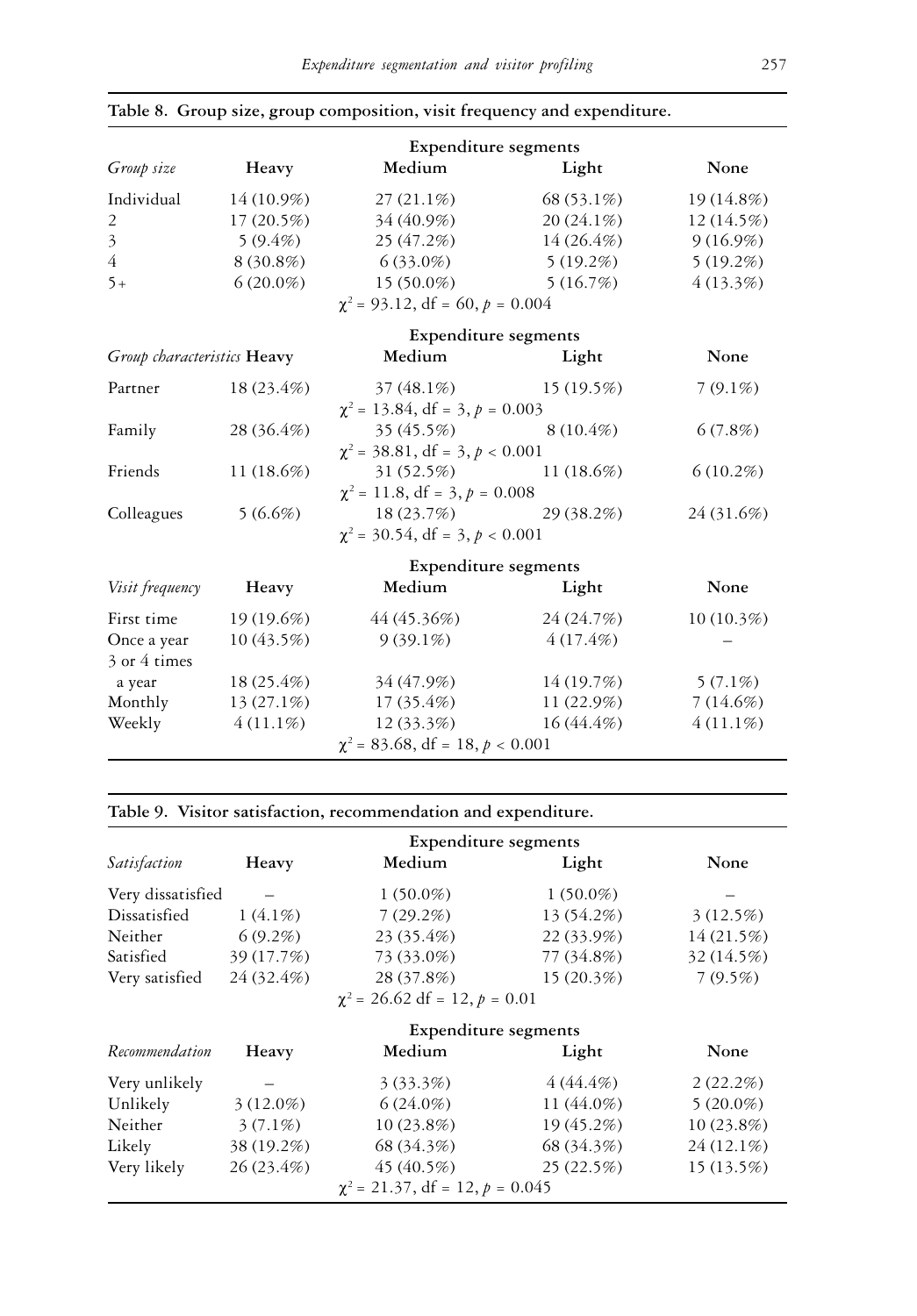Overall, the significant associations suggest that the expenditure segments have the following general profiles. Heavy expenditure segment members are likely to be female, visiting with family and have shopping as the main motivation for the visit. Medium expenditure segment members are likely to be first-time visitors, visiting with a partner or family and motivated by attractions, eating and drinking and shopping. Light expenditure segment members are likely to be male, in the 18–24 age group, working on The Quays and eating or drinking either with colleagues or on their own.

#### **Conclusions**

The study examined day-trip visitor expenditure at The Quays in Salford, UK, by local expenditure category and heavy, medium, light and no expenditure segments. The data are considered to be reliable because the problems associated with expenditure recall bias are minimal in comparison with studies that ask respondents to recall their expenditure over a longer period of time, notwithstanding the limitations imposed by the size and characteristics of the nonprobability sample. Statistically significant sociodemographic and trip-related influences were identified. Most visitor expenditure was on shopping and in restaurants and cafes, whereas expenditure on entry/admission to attractions and in bars was relatively low. Significant associations were found between expenditure in local categories and visitor age, gender, occupation, level of education, trip motivation, visitor type, group type, group size and visit frequency. Significant differences were also found between the expenditure of heavy, medium, light and no expenditure segments in all local categories. The heavy expenditure segment spent more than the light expenditure segment and either more than or equal to the medium expenditure segment in all local categories except cafes.

Age and gender were found to be significant influences on overall expenditure. By comparison, no significant differences in total expenditure were found on the basis of socio-economic class, level of education, business/conference attendance, organized tours, educational trips or visiting with partners, friends or colleagues. Total expenditure was significantly higher for shoppers than for non-shoppers, for leisure visitors than for subjects who work on The Quays and for infrequent visitors than for frequent visitors. Total expenditure was also significantly higher for persons visiting The Quays in groups. Overall, the proportion of variance in total expenditure explained by visitor age, frequency of visitation and shopping as the motivation for the visit were notably higher than for other significant variables.

Statistically significant associations between heavy, medium and light expenditure segments and gender, age, visit purpose, group size, group characteristics and visit frequency were identified. The significant influences on total and local category expenditure have important implications for overall planning and marketing of The Quays and that relating to the individual primary attractions and secondary facilities. Efforts to increase visitor expenditure at The Quays should focus on product augmentation and the design of promotional material to target more effectively the heavy expenditure segment, characterized by female visitors and family groups with shopping as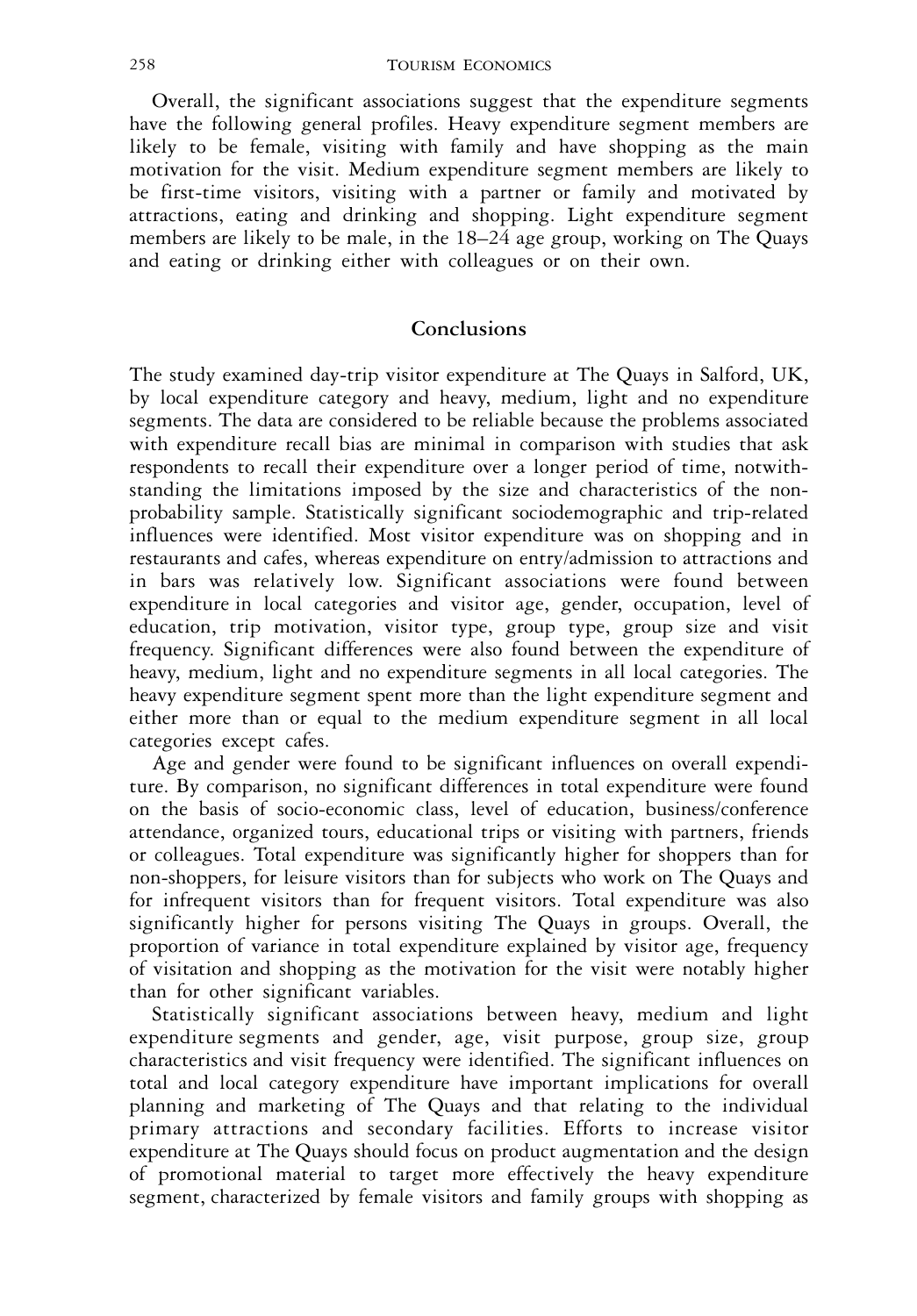the main motivation for the visit. The significantly higher ratings by the high expenditure segment on certain product attributes of The Quays suggest that targeted promotion should emphasize the new things to see and do, while featuring the destination as a place both for days out with the family and for good quality shopping.

The study makes a significant contribution to the academic literature because it focuses on micro-level visitor expenditure at a post-industrial urban waterfront tourism destination by examining patterns of expenditure by local category/tourism product component. Further, it identifies heavy, medium, light and no expenditure segments and examines the significance of a range of socio-economic and behavioural variables on visitor expenditure. The study also offers a methodological formula that could be applied to other regenerated urban waterfront destinations to assess visitor expenditure.

Many of the findings from previous research relating to influences on visitor expenditure are supported by the results of this study. This may reflect general patterns and possibly universal influences, although the day trip context of this study compared with the international context of much of the previous research (and other contextual influences such as culture) suggests that further study is needed to assess the influence of different types of tourism destination and visitor. Further research is also needed both to distinguish heavy spenders from other segments more effectively and, in the case of The Quays, to establish the economic impact of local residents in comparison with business and leisure visitors. Without further research at different spatial scales, it is difficult to assess the contribution of the results to our overall understanding of destinationlevel expenditure and the variables that influence it. Clearly, further visitor expenditure research at the micro level is vital if we are to understand the economic potential of tourism-led urban regeneration and manage local tourism resources effectively in relation to visitor needs; the findings of this study suggest that this research should use actual rather than estimated expenditure data.

# **References**

- Agarnal, V.B., and Yochum, G.R. (2000), 'Determinants of tourist spending', in Woodside, A.G., Crouch, G.I., Mazanec, J.A., Oppermann, M., and Sakai, M.Y., eds, *Consumer Psychology of Tourism, Hospitality and Leisure*, Volume 1, CAB International, Wallingford, pp 311–330.
- Breen, H., Bull, B., and Walo, M. (2001), 'A comparison of survey methods to estimate visitor expenditure at a local event', *Tourism Management*, Vol 22, pp 473–479.
- Davies, B., and Morgan, J. (1996), 'Family expenditure on hotels and holidays', *Annals of Tourism Research*, Vol 19, No 4, pp 691–699.

DeVaus, D.A. (2002), *Surveys in Social Science Research*, 5th Edition, Routledge, London.

- Downward, P., and Lumsdon, L. (2000), 'The demand for day-visits: an analysis of visitor spending', *Tourism Economics*, Vol 6, No 3, pp 251–261.
- Downward, P., and Lumsdon, L. (2003), 'Beyond the demand for day-visits: an analysis of visitor spending', *Tourism Economics*, Vol 9, No 1, pp 67–76.
- Faulkner, B., and Raybould, M. (1995), 'Monitoring visitor expenditure associated with attendance at sporting events. An experimental assessment of the diary and recall methods', *Festival Management and Event Tourism*, Vol 3, No 2, pp 73–81.
- Finn, M., Elliot-White, M., and Walton, M. (2000), *Tourism and Leisure Research Methods*, Longman, London.
- Frechtling, D.G. (1974), 'A model for estimating travel expenditures', *Journal of Travel Research*, Vol 12, No 4, pp 9–12.